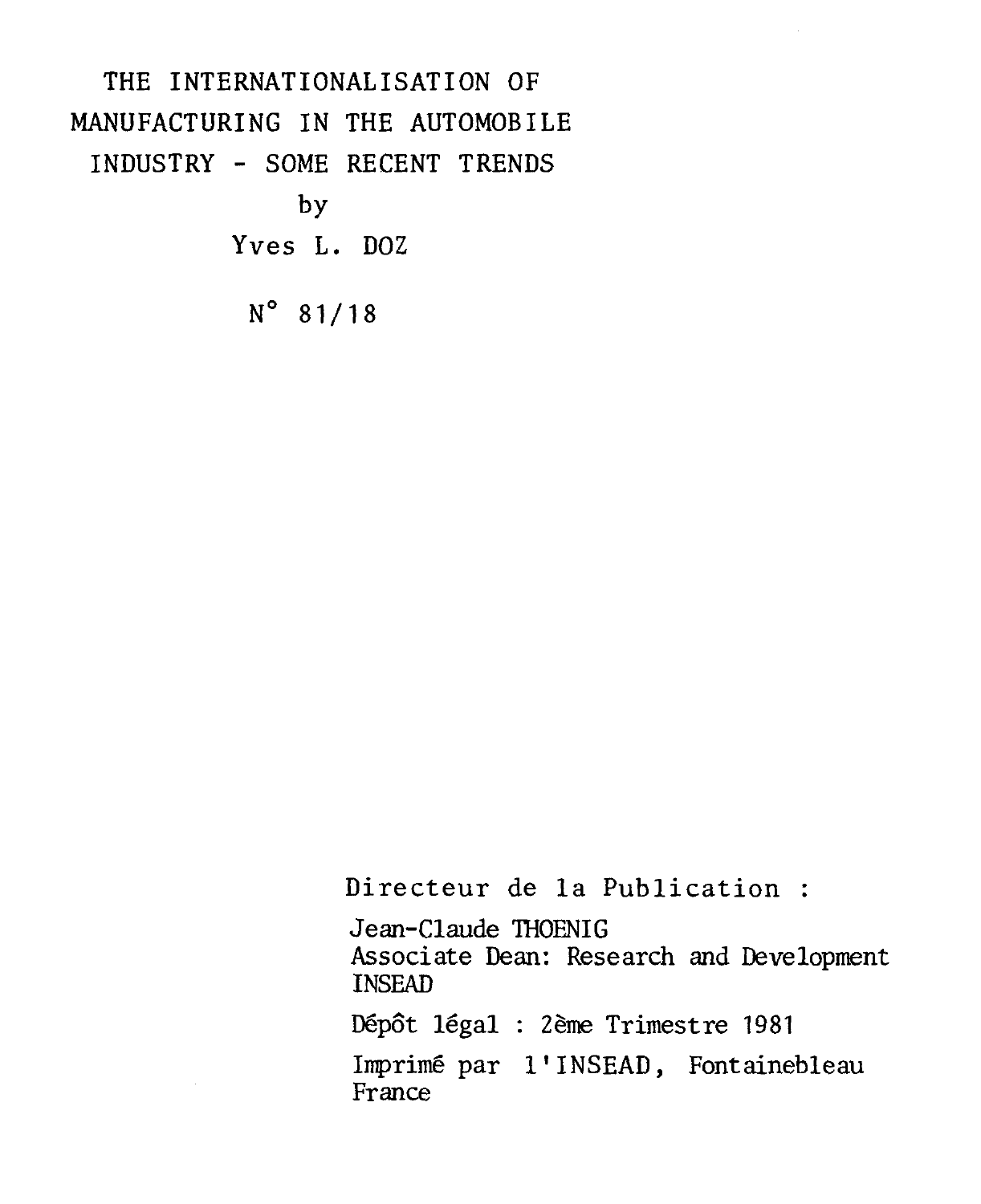THE INTERNATIONALISATION OF MANUFACTURING

IN THE AUTOMOBILE INDUSTRY - SOME RECENT TRENDS

Yves L. Doz

Associate Professor

**INSEAD** 

Prepared for the international conference on "The Incidence of the External Environment on the Global Automotive Industry", Bréau Sous Nappe, 27-29 April 1981.

Discussion draft, please do not quote or reproduce without the author's permission.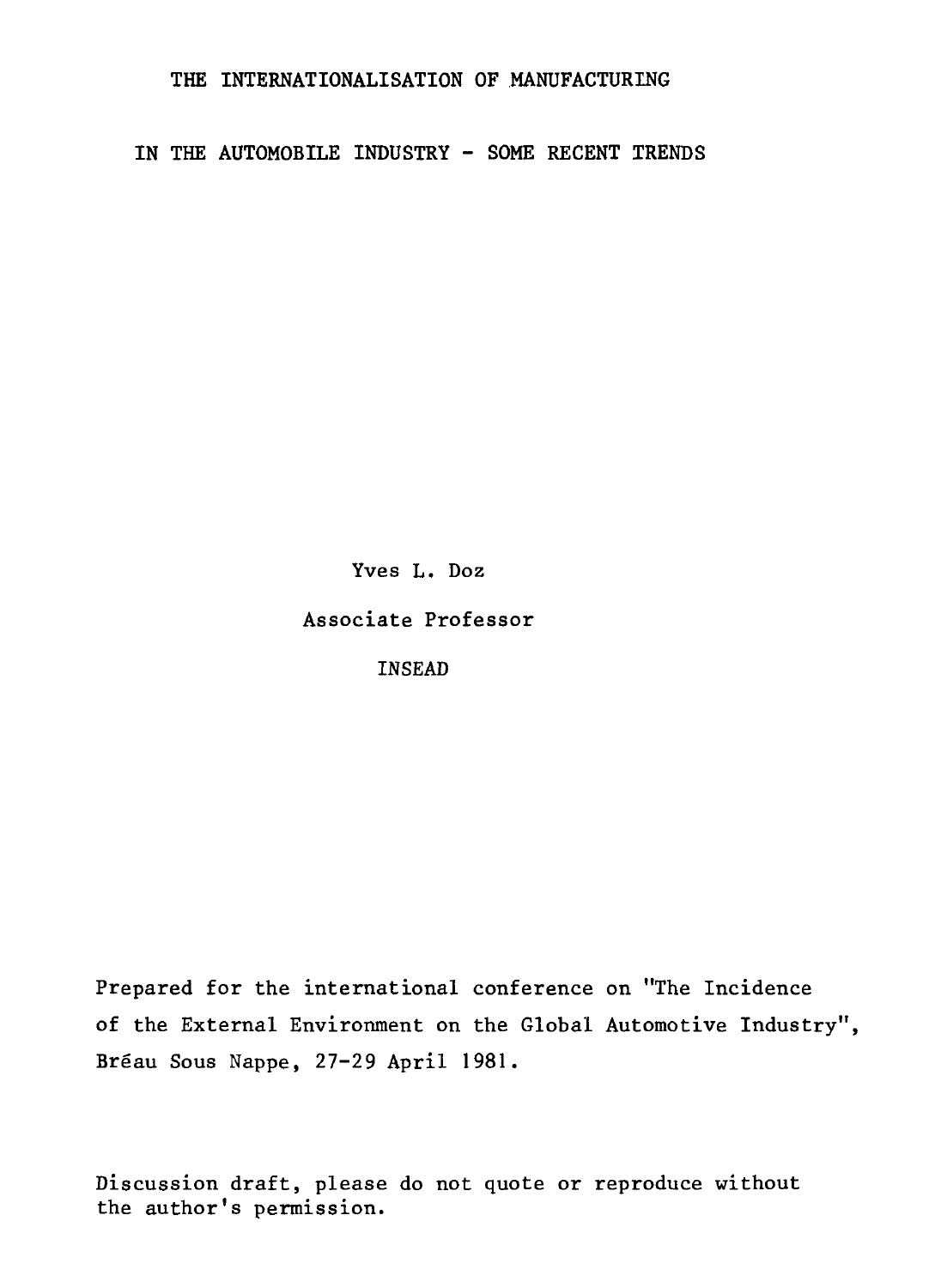**The automobile industry has long since been international. In the early 1900s Fiat and Mercedes assembled luxury cars in the United States and Ford in Ireland and Great Britain. Exports are not new either; with the development of the EEC, the**  interpenetration of European markets grew: **between 20% and 50% of most European markets. Import penetration also reaches 25% in the United States. In 1980 Toyota - which does not manufacture in the United States - is the fourth largest seller in that market, whitst Volkswagen is the fourth largest car manufacturer in the United States.** 

**More recent, ill-reflected in trade or investment statistics, and potentially as critical to the future of the auto industry as the earlier growth of foreign investment and international trade, is the fast integration of manufacturing internationally. Volkswagen cars sold in the United States**  are using parts which come not only from Germany and the **United States but also from Brazil and Mexico. Some General Motors cars use parts from such widespread locations as Germany, Brazil, the Philippines and Australia. Key parts for Chryster cars are made by Volkswagen in various countries. Volvo, Renault and Peugeot share the production of an engine plant in France, Renault and British Leyland are likely to coproduce gearboxes. In this paper we analyse the forces which led to the multinational integration of manufacturing activities in the auto industry and describe the strategic responses of major competitors confronted with the globalisation of their industry.** 

## **THE FORCES LEADING TO INTERNATIONALISATION OF MANUFACTURING(1)**

**Integrated manufacturing operations across borders enable firms to exploit economies of scale. Economies of scale in distribution as well as in production encouraged the evolution to worldwide competition in the automobile industry. Factor costs differences among countries encouraged international trade. Finally, the convergence of product requirements among distinct geographical markets and the adoption of free trade policies by most governments made the internationalisation of the industry possible. These five structural characteristics - economies of scale in production, and in distribution, convergence of geographical markets, differences in factor costs and productivity and the adoption of free trade policies - are analysed in this section.** 

## **Economies of scale in production**

**All estimates suggest that auto production is extremely sensitive to economies of scale, although there are rather wide discrepancies among available estimates. The size of operations needed to exhaust all significant economies of scale is very high: 2 million similar units per year for body stamping and casting of mechanical components, 1 million for**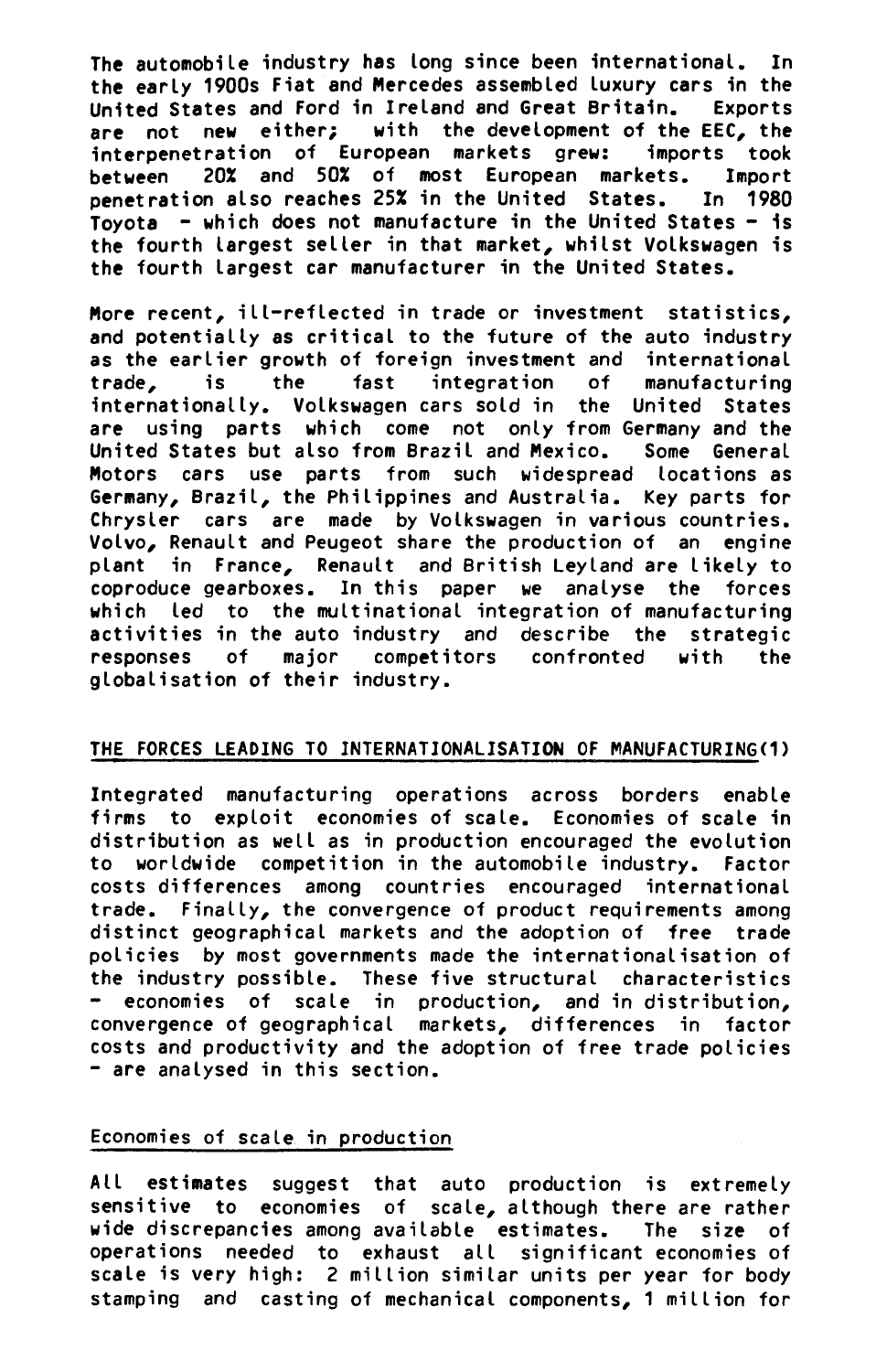**machining of power train (engine and transmission parts), and 250,000 for final assembly(2). These figures apply to units of a single type at the various stages of production. Some estimates are lower, however(3). Substantiel cost differences**  result from economies of scale. In a very detailed study of **the body stamping operation, McGee suggests that penalties for operating at lower than most efficient scales are significant(4). No other car manufacturing operations have been studied so carefully as body stamping but some sense of the overall impact of economies of scale can be grasped by considering the typical variable cost breakdown of a car and the effect on elements of the variable cost of doubling annuel production volumes (exhibit 1).** 

**A doubling of annuel production rates cuts total variable costs by 8.4%, or roughly 5% of the total costs. Low unit margins in the industry make that difference very important. Net profit margins before taxes typically range from 2% to 5%, and a doubling of model production rates from 250,000 to 500,000 per year, for instance, may acheive a shift from tosses to substantiel profits.** 

**In 1976-1977, almost every model in the European car industry sold substantially fewer than 500,000 units. Exceptions were the Fiat 127 (selling at a rate of 600,000 units per year), the Volkswagen Golf, and Ford Taunus-Cortina (about 500,000 units each per year), the Ford Fiesta and Renault 5 (450,000 each per year)(5). Estimates of the production capacity, for all models, of the major manufacturers also show that many models were produced at volumes and rates well below the most efficient scale (exhibit 2). Yet, as model counts are not absolutely clear-cut - many components being common to several models and some others specific to submodels - data on production by model may underestimate the extent to which some manufacturers took advantage of economies of scale. Manufacturers differ considerably in the extent to which they take advantage of economies of scale for major components.** 

**Two major European manufacturers, Volkswagen and Fiat, provide a contrast (exhibit 3). Volkswagen's whole 1977 European product range used only two types of manual gearboxes, and a single type of automatic transmission. Fiat used six types of manual gearboxes, and two automatic ones. Engines and platforms show comparable differences: few types at Volkswagen, many types at Fiat. Although differences in costs between producing a narrow and a wide range of components may not be large for each item, cumulatively they may result in wide cost differences. Other major companies active in Europe fall between Volkswagen and Fiat in terms of common major components for several models, with GM-Europe and Ford close to Volkswagen, Renault in an intermediate position, and all other European companies more similar to Fiat. A comparable differentiation could be found in Japan where Nissan has numerous types of components and Toyota much fewer.**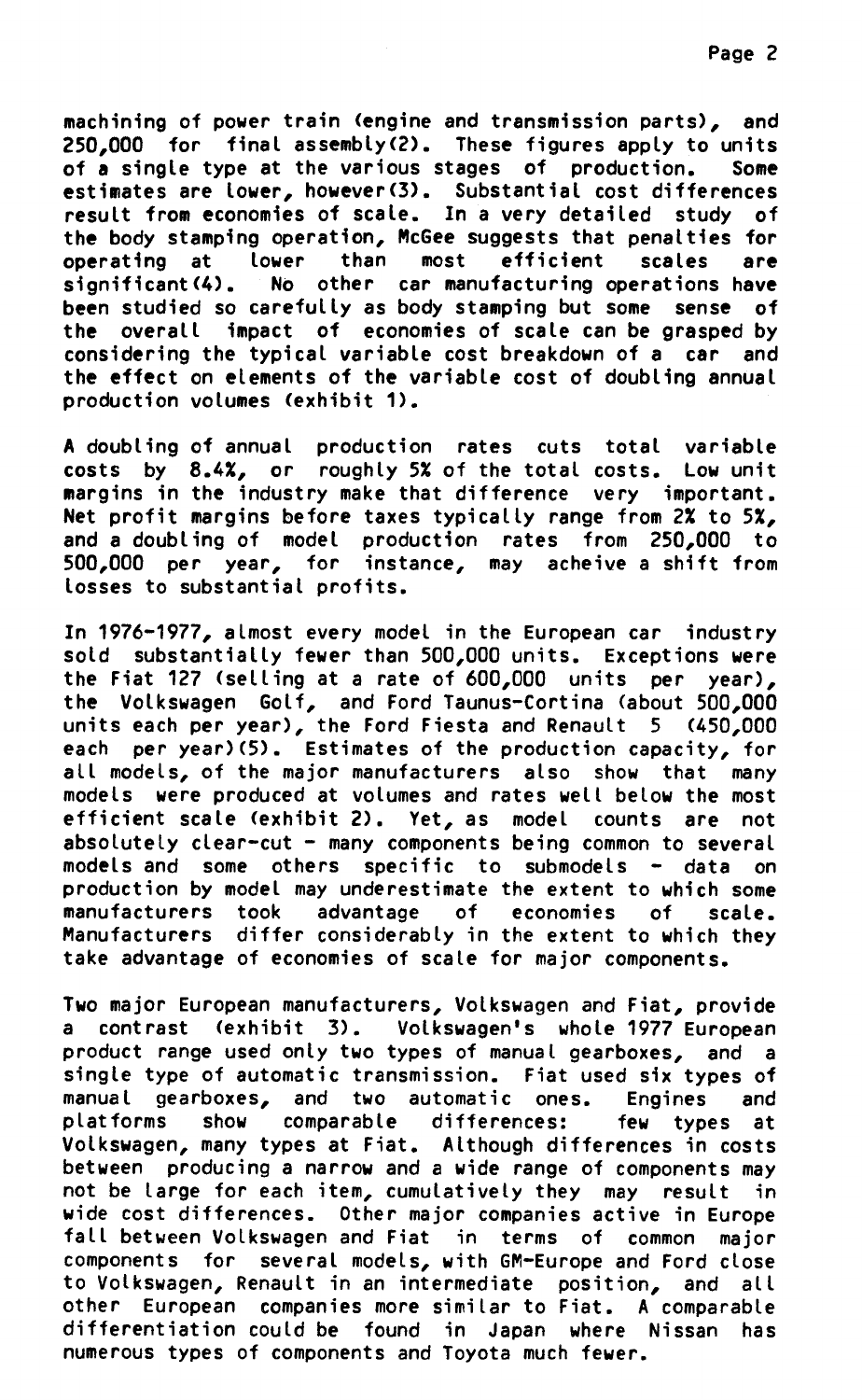# **Economies of scale in distribution**

**Marketing advantages may offset to some extent the costs of missed economies of scale over a vide range of models and components. As the growth of demand for cars in Europe slowed, and as the customers became more demanding and discriminating, car dealers came to play a very important rote in increasing or maintaining the market share of individuel brands. Consequently, as competition for market share intensifies, a key concern of most manufacturers is that they do not Jose their good dealers to the competition. To gain dealer loyalty most manufacturers developed a network of exclusive dealerships which in turn requires a broad product range covering all volume market segments. Car makers with a narrow product line are therefore at a disadvantage. The need to maintain dealers and to avoid their switching allegiance to competition, suggests not only the need to maintain a broad product range, but also the need to maintain separate brands following mergers or acquisitions.** 

**Economies of scale both in production and in distribution impose conflicting requirements. Economies of scale in marketing and sales and concerns over brand differentiation create pressures for model proliferation; economies of scale in manufacturing call for large volume production of each model. Taken together they make the minimum size of a competitive volume car manufacturer very high.** 

# **Similarity among geographical markets**

**The evolution of the automobile industry towards worldwide competition was accelerated by the convergence of product geographical markets. imposed by the U.S. Federal Government to conserve energy led to the development of a whole new generation of U.S. cars comparable in size to European ones. In the meantime, within Europe the transition from minicar (below 1000 cc) to larger**  sedans (1 300 to 2 000 cc) was only slowed by the oil **crisis(\*), the medium size segment (by European definition) consequently emerged as the mainstay of both markets. This convergence enabled imports from Europe and Japan to increase their share of the U.S. market to over 20%. U.S. exports to Europe did not increase much in the short run, but the U.S. companies had plans to increase shipments from the United States to Europe substantially. General Motors planned annuel shipments to Europe of 100,000 units. More significantly, General Motors decided to produce simitar cars in the United States and Europe. Whereas until Honda's entry in the tate 1960s, most early Japanese cars had enjoyed only limited appeal in Europe, more modern designs began to gain popularity in the 1970s so that Japanese imports to Europe increased** 

**east in North West Europe from 1973 to 1978. Very recent**  market evolutions suggest that new oil price increases may lead to a larger permanent segment for smaller cars.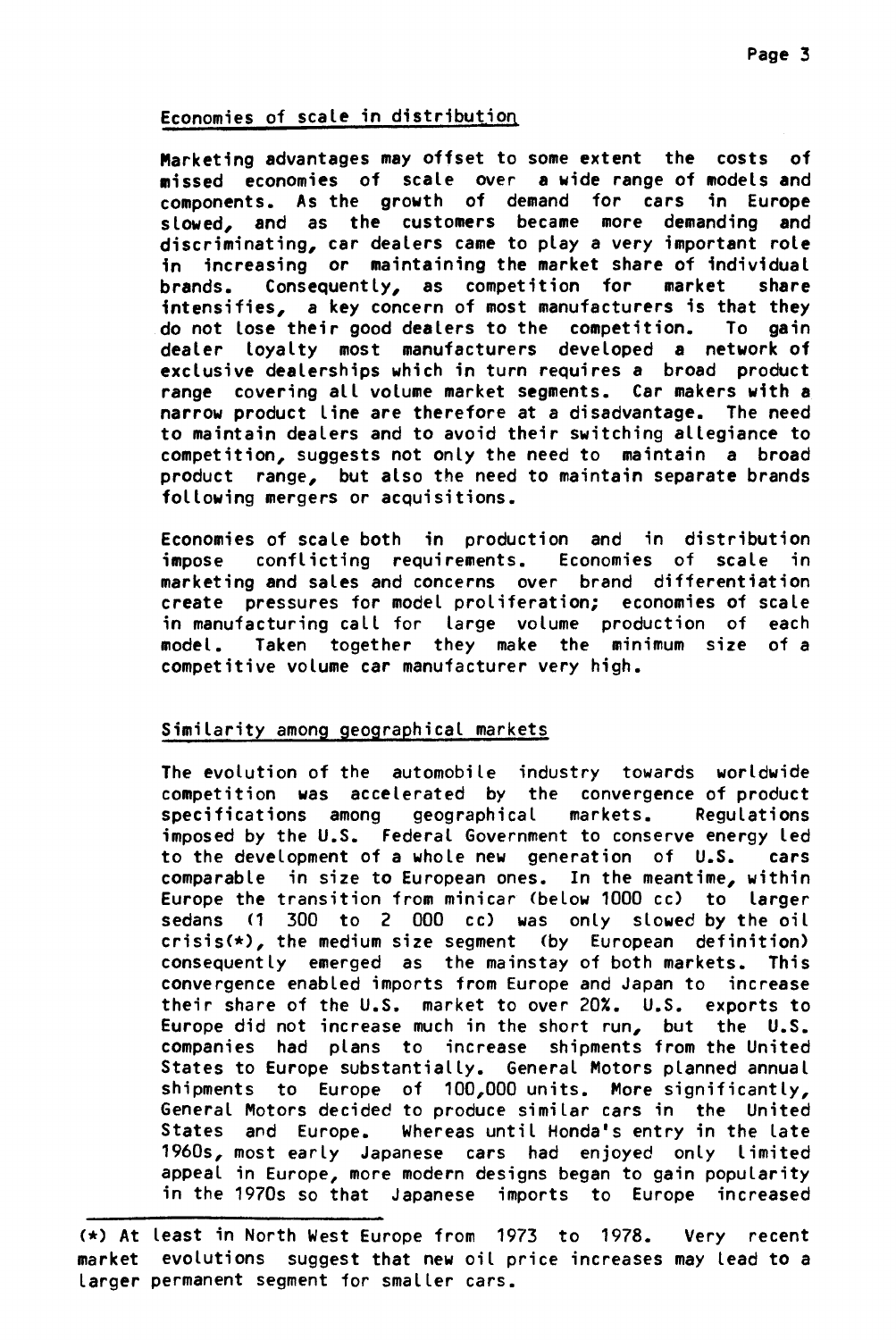substantially. From the United States, Europe and Japan, the **or line of market demarcation shifted to differences ween developing countries which often require simpler, rdier, easier to maintain vehictes than those now developed Europe, Japan or the United States.** 

#### **tor costs and productivity differences**

Until the 1970s, the lower labour productivity of the European **industry, in relation to the United States, had been more n offset by tower wages. By the mid-1970s, wages in Europe caught up to U.S. wages, but European productivity stilt ged considerably behind. Japanese productivity had reased farter than Japanese relative wage tevels, giving a ger absolute cost advantage to Japanese manufacturers over ope and the United States (exhibit 4).** 

**ugh direct labour represented onty about 10% of the total t of a finished car, unit margins were so low as to give ght savings on unit variable** costs **a very large impact on er-tax profits. Thus, Europe had become much more nerable to lower cost competition from other countries and opean car makers saw increasing benefits in expanding side Europe. Progress in methods of shipping vehictes (in ticular special purpose ships used by Volkswagen, Toyota Nissan in supplying the U.S. market) made the supply of opean markets from lower cost countries attractive.** 

## **e Trade Policies**

**ce the 1920s, when Ford and General Motors started volume**  orts to Europe, European markets-had-been-closed-behind<br>iff-walls . In 1919, the United Kingdom, had imposed a tariff of 33.33% ad valorem(\*); in Italy protection varied **m 122% to 212%; in France quotas were imposed until 1959. n Germany, in the tate 1920s, had closed its market to orts(6). Various other regulations, for instance sepower taxes, also protected local companies. Both Ford General Motors established large manufacturing plants in ope not to be tocked out of the markets.** 

Protection continued until the implementation of the European **nomic Community. European governments encouraged exports, ticularty in the United Kingdom. In the 1960s, the EEC mon externat tariff was reduced to 17.6% and then decreased ther** to 11% **on cars and 9% on parts. Within Europe, trade ame completely free and the norms and standards guiding**  automobile production were unified, at least for major **ponents. A few governments lagged in complete trade eralisation. For** instance, Italy imposed a special

 $(*)$  According to British sources the impact of this tariff, other protective measures, and fiscal and monetary policies was equivalent to an 88% tariff level.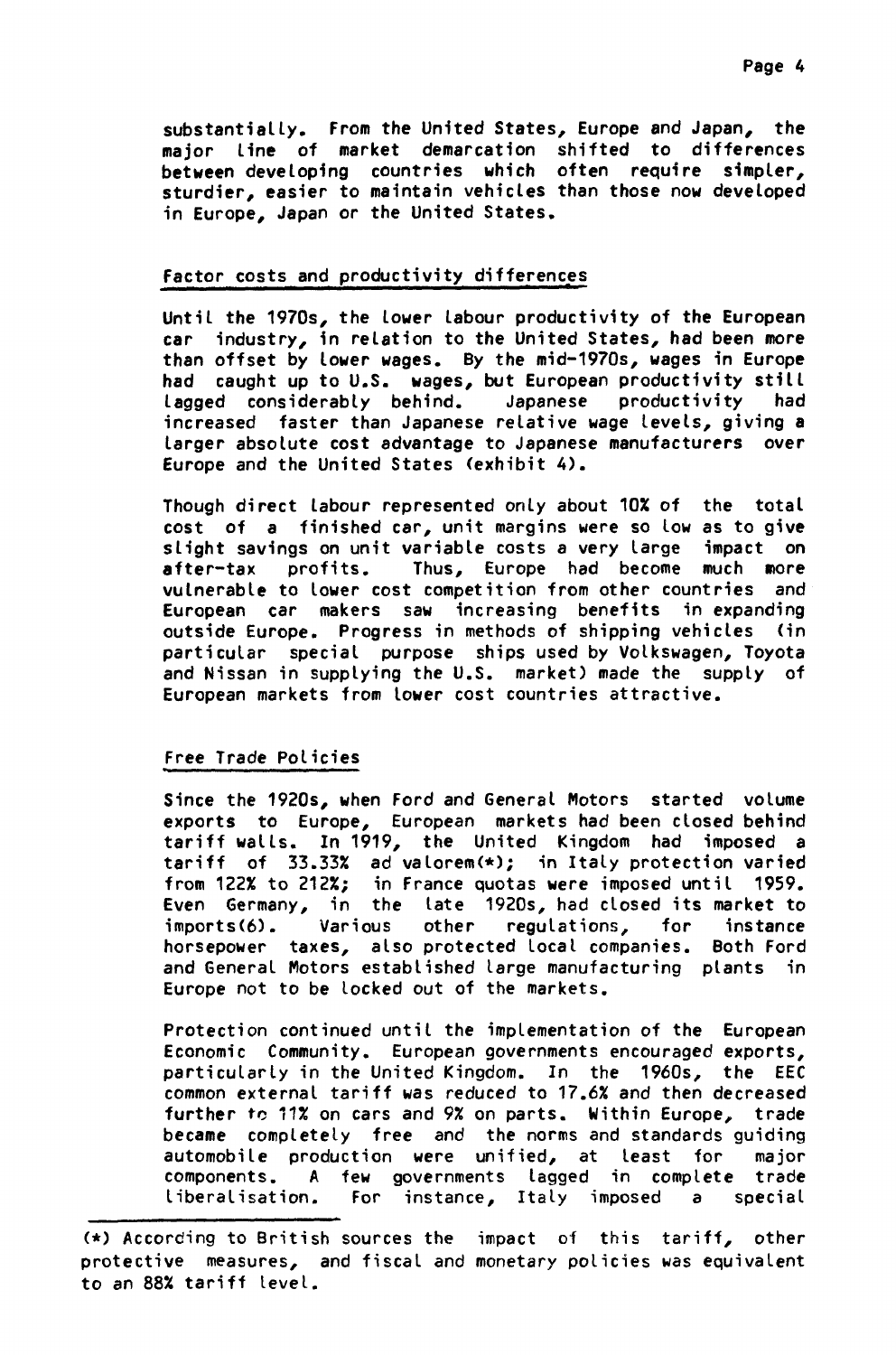**purchase tax heavity stanted against imported cars and other countries used excise taxes to penalise imports. But on the whole, by the tate 1960s, a policy of complete free trade**  within the EEC and of low, common external tariffs was in **effect(7). Further, in the absence of common EEC investment control policy, MNCs were free to invest in one country or another, according to relative factor costs or government incentives, and serve the whote EEC market from whatever location they had chosen.** 

**In sum, for a variety of different reasons, the automobile industry is characterised by intensifying worldwide competition. The maturing and the stowing growth of the markets in devetoped countries meant that growth for**  individual manufacturers would come only through penetration of new markets in developing countries - markets usually controlled and regulated by governments - or through taking customers away from other supptiers in mature markets, a difficult and costly process. The growing homogeneity of markets across borders, their finer segmentation between similar customer groups in various countries, and the lesser costs of **long** distance transportation, made the development of common products for the world market feasibte. Once such products were developed, economies of scale often made their production in a single location desirable. Changes in factor costs, particularly in the relationship between wages and productivity, also made the position of Europe more difficult and gave a cost advantage to the United States, Japan and newly developing countries. Firms reacted to these evolutions in different ways.

# INTEGRATION STRATEGIES

The most obvious strategic response to the evolution **of the**  automobile industry structural characteristics described above is integration of operations across borders, in search of lower cost and more efficient production to respond to the increasingly demanding economic imperatives. Integration, however, can take different forms according to the starting position of the company and the economic and political constraints on its evolution.

Multinational companies that had the necessary resources could integrate existing operations, this being the approach followed mainly by Ford and later by General Motors. Strong national companies could attempt to increase their size and their efficiency by developing integrated multinational operations. This approach was fotlowed largely by Volkswagen and Peugeot for passenger cars and IVECO and, to a certain extent, Daimler Benz for heavy duty commercial vehicles. Volkswagen developed its integrated network largely on its own by pushing activities in the Americas. Peugeot acquired Chrysler's ailing operations in Europe and focussed its overseas efforts on assembly in developing markets (e.g.,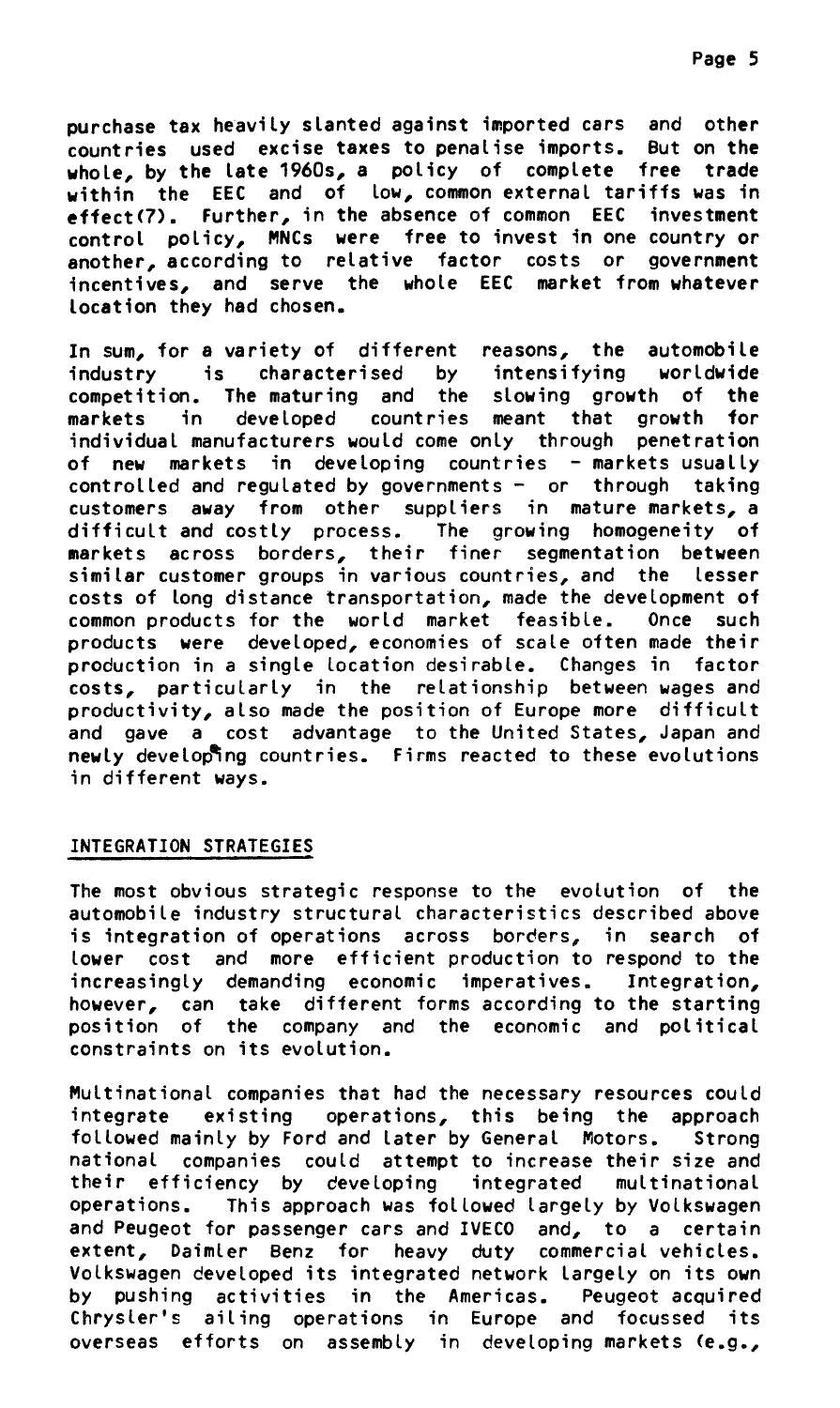# **Nigeria).**

**Companies which tacked the resources, or the international expansion of which had been constrained by their national character attempted to reap some of the benefits of multinationality by cooperating with other companies but staying well short of outright mergers. These approaches can be called "quasi-integration" strategies and range from limited component cross supply or joint manufacture agreements (e.g., Chrysler using Volkswagen engines) to partial equity control of other companies (e.g., Renault's stake in American Motors). Integration strategies are described and analysed in this section, quasi-integration strategies in the next section.** 

# **Ford**

**In the early 1960s the backbone of Ford's European operations was provided by Ford of Germany and Ford of Britain. These two large companies each performed product engineering, manufacturing, marketing and sales functions autonomously. Their six car fines had Little component commonality. Ford atso had sales subsidiaries in twetve other countries which sold products from Ford of Germany or Ford of Britian, and in many cases from both. To avoid confusion, Ford of Germany cars were often sold under the Brand "Taunus", though the Ford affiliation was atso made explicit. Though Ford's European operations were relatively successful, Ford's top management saw advantages to a worldwide approach very earty, with great foresight. They were the first to recognise fully the implications of free trade within Europe and to bet on Britain's entry into the EEC. Ford of Europe was created in Juty 1967 as a coordinating staff for Ford's European operations.** 

**Actuat implementation of integration took time. It started with the introduction on the continent of some of Ford of Britain's products: the medium-sized Escort, the Transit van and the Capri coupe. These models were manufactured both in Germany and in the United Kingdom, some were assembled in a plant in Ghent, Belgium. An aging Taunus product line and a deteriorating market position made the Ford of Germany management more responsive to Ford of Europe's coordination. The new British-designed models helped sales in France and Italy.** 

**Simultaneously work started on a more ambitious scheme: the integration of design and engineering activities to eliminate duplication of work and make possible European products. Responsibility for all mechanical engineering was given to Britian, responsibility for body engineering and design to Germany. Joint teams were organised for all major components. This product oriented structure cut across national boundaries(8).**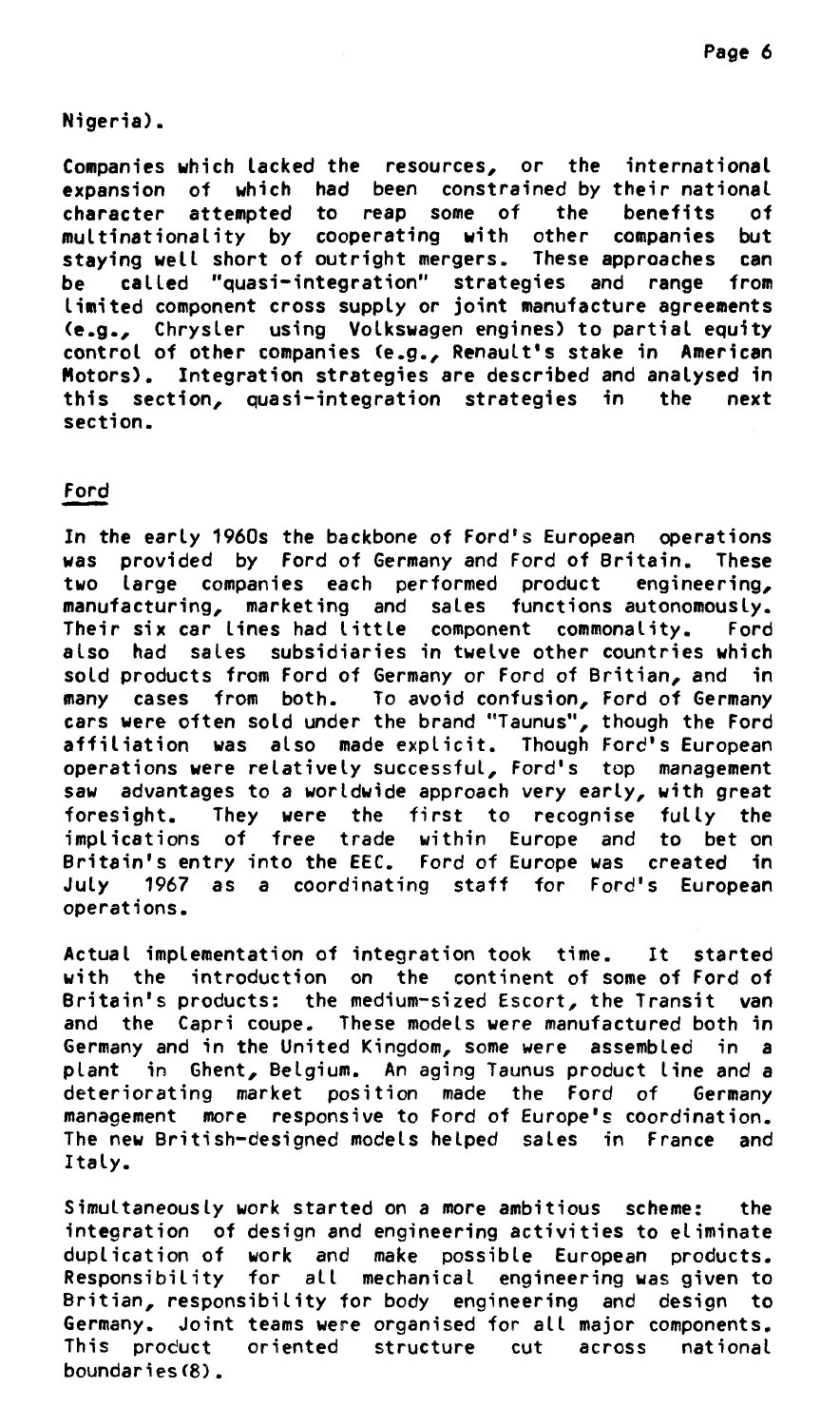**Success was not immediate, however. The new 1970 Taunus Cortina car line still made allowances for national differences and in its creation the potential benefit of joint operations was not fully achieved. The next effort, the 1972 Consul Granada, came on the market tate, had some quality problems, and was not as successful as expected on the market place. The merged engineering teams were stil( learning to work together. It is only with the Bobcat programme, in 1973-74, that the joint design and engineering process was put to full use (9). In the Bobcat case, advanced engineering and concept definition took place in the United States and the car line development was transferred to Europe in the fall of 1973**  only. This simplified the coordination task, **substantial redesign and engineering took place in Europe, to the point that the car introduced on European markets in 1976 as the Fiesta bore Little commonatity with the one designed in Dearborn in 1972. Full cooperation, from advanced preprogramme work to market introduction, therefore, was achieved only in the tate 1970s with the "Erika" programme (the output of which is the frontwheel drive 1980 Escort) and the "Tony" programme (to replace the Taunus Cortina with a frontwheel drive vehicle in modet year 1982).** 

**Without manufacturing integration, design and engineering merger would remain partty ineffective. Ford created two European manufacturing divisions, one for "Power Train", the other for "Body and Assembly". Manufacturing operations were**  now able to achieve economies of scale by **manufacturing operations for the various components and finished products. In the early 1970s Ford also created major new plants in Saartouis (Germany), Bordeaux (France) and Valencia (Spain). Exhibit** 5 **portrays the pattern of manufacturing integration evotved for the Fiesta in 1977-78.**  The general policy was to produce only two car lines in each plant, and in some cases (e.g., Valencia) just one, each in large numbers. Common engineers and components were also used on several car fines, achieving lower cost tevels based on large volume.

Responsibility for sales and marketing remained largely delegated to a group of national subsidiaries, but overall marketing policies as well as short term delivery programmes were closely coordinated among the various **subsidiaries.** 

**Beyond the three major fonctions of manufacturing, product development, and marketing,** Ford of Europe maintained staffs industrial relations and finance. Finance was very centralised and closely linked to the corporate levet-Industrial relations, on the other hand, were delegated to the national Level, in conjunction with the involved manufacturing division (power train or body assembly). In addition to these central staffs, overall coordination was maintained through a set of management committees: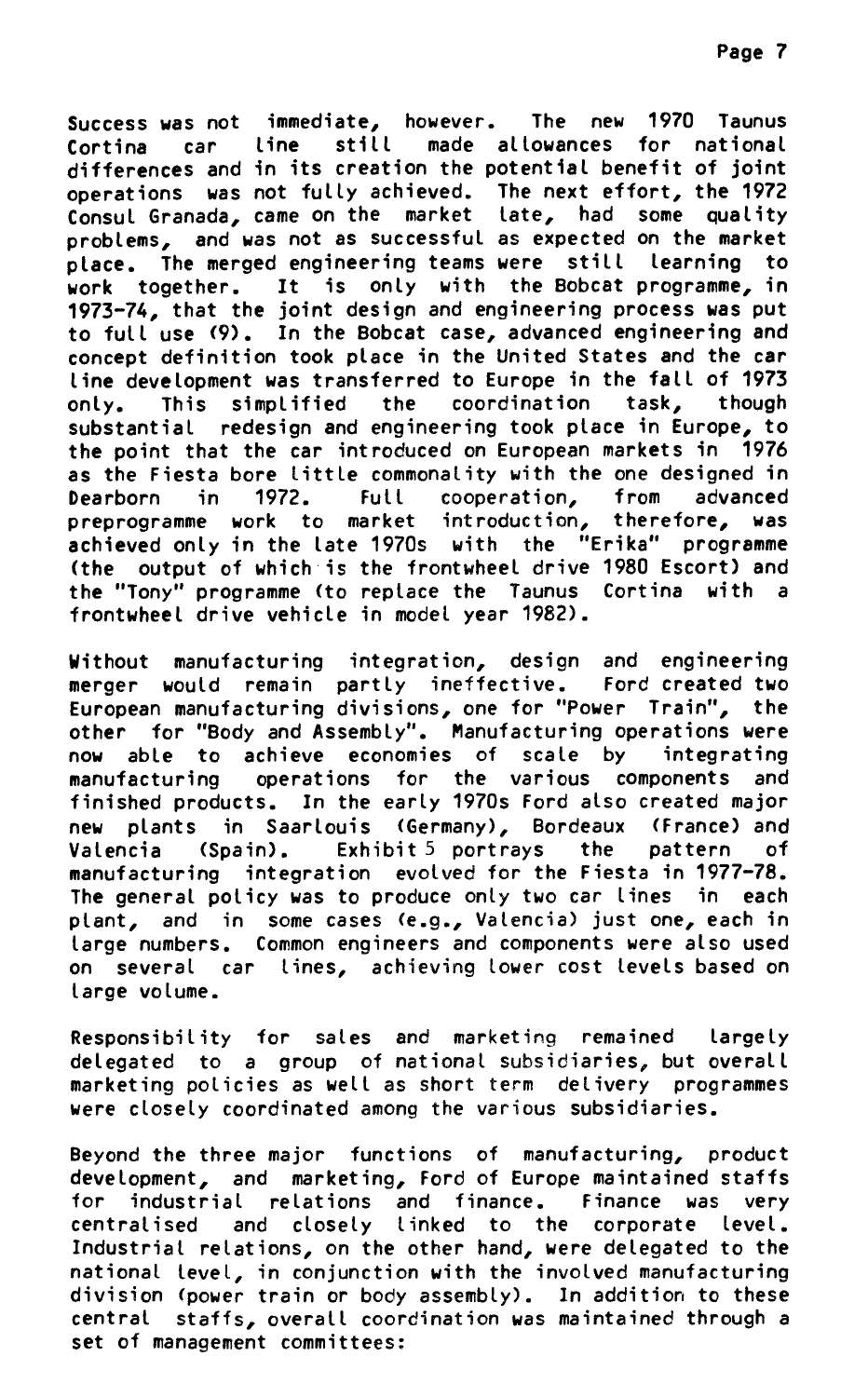- **1. Operating Policy Committee, to consult on general matters of operating policy and, where appropriate, on the review of significant plants and programmes which are not the responsibility of other adivsory committees.**
- **2. Project Appropriation Committee, to review ait major project appropriation requests, including leasing projects and product programme funding requests.**
- **3. Product Planning Committee, to receive product plans from the Car Strategy Committee, Truck Strategy Committee, and Design Committee, and review them prior to obtaining recommendations from Ford-U.S.**
- **4. Car Strategy Committee, to develop car forward product strategies, review and coordinate preprogramme actions, and submit final proposais to the Product Planning and Design Committees.**
- **5. Truck Strategy Committee (same as car strategy for trucks).**
- **6. Design Committee, to review ail major appearance proposais relating to the products of Ford of Europe markets.**
- **7. Special Product Committee, to develop speciat product forward strategy review and coordinate preprogramme actions and submit final programme proposais to the Product Planning Committee.**
- **8. Programme Timing Committee, to review the status of forward products, and related facilities and programmes and the status of actions taken to correct timing problems.**
- **9. Programming Committee, to recommend monthly production programme and schedules.**
- **10. Sales Review Committee, to evaluate sales results and performance.**
- **11. Pricing Review Committe, to consider wholesale and retail recommended prices.**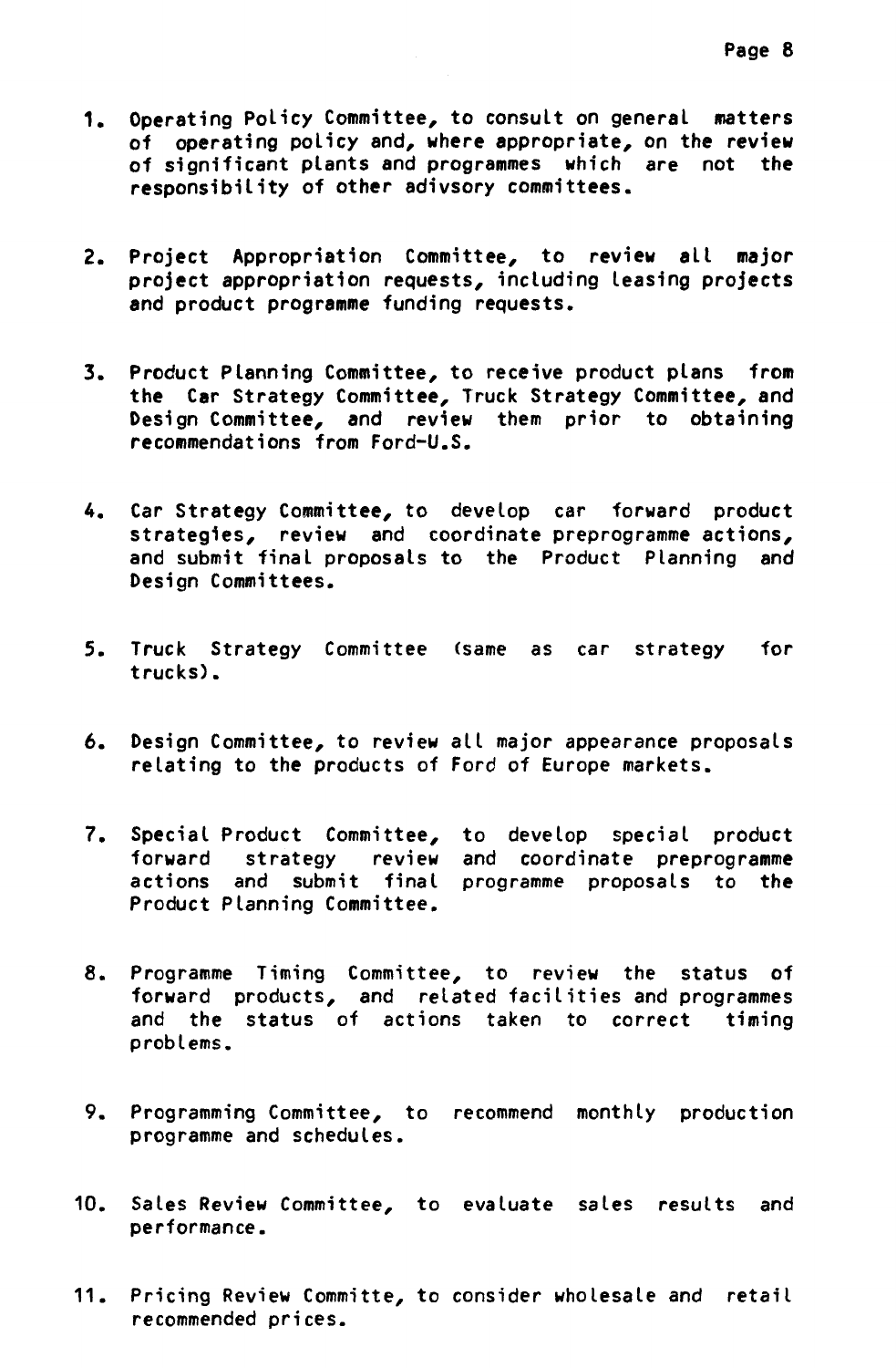**12. Product Reliability Committee, to review warranty and policy objectives and performance, quality trends, Level of customer satisfaction and other factors relating to product reliability. Identifies problems and recommends plans and persans responsible to correct problems and improve quality.** 

Despite these successful efforts, Ford's position was not **quite secure. Heavy investments in the United States and the depressed markets in Europe and the United States led to huge tosses in 1980. Whereas in 1979 Ford of Europe had been profitable and had generated cash in support of U.S. investments, by 1980 Ford of Europe, too, was registering tosses.** 

#### **General Motors**

**After a long period of design neglect, GM drafted a ten-year European plan in 1973.** The objective was to capture a **15% market share by 1985 and to** specialise European operations: passenger car engineering to Opel in Germany, all **commercial vehicle engineering** te Vauxhall in Britain(11). Manufacturing for passenger cars would be directed **from Opel, that for commercial vehicles** from Vauxhall. **The GM organisation in Europe would move** away from the geographical orientation (i.e., autonomous national subsidiaries) and be organised by functions and product lines. Marketing units would be estabtished for each brand in the various countries and would be the first line of contact with dealers. Sales staff and marketing planning functions would be centralised **at the source plants, and the source plants wouid have profit and loss responsibility for** their products down to the dealer organisation levet. Profit responsiblity would thus **shift away from the individual** national subsidiaries to the **respective source plants. With** engineering, manufacturing and marketing organised Europewide by brand and product line, all residual functions of the GM national subsidiaries would be performed by **a new organisation** called the **"Administrative Support Unit".** 

In the early 1970s, the part and component manufacturing **operations, whose performance** was tagging, had been integrated first under the management of a separate subsidiary, GM Ltd in London. Between 1975 and 1977 the Belgian assembly operations were brought under Opel management, and in 1977-78 Vauxhall was split in two divisions: passenger cars and commercial vehicles. The organisation of the car division was made to<br>parallel that of Opel, so that there would be direct that of Opel, so that there would be direct **counterparts in the two organisations. European coordination staffs were built up in London. Formerly autonomous sales subsidiaries became part of a matrix structure where the individual brands could play a** leading rote. Simultaneously,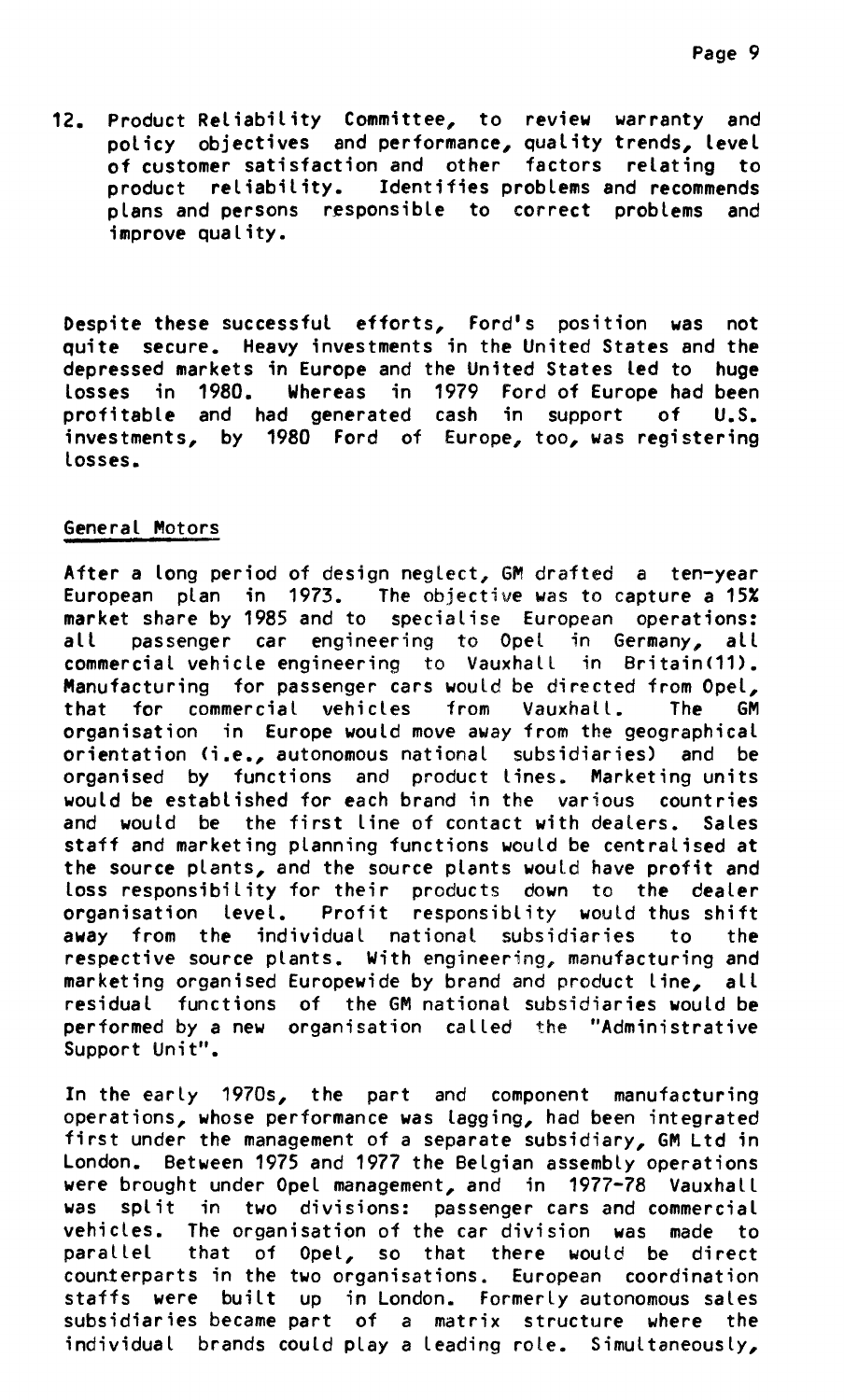In 1976, coordination staffs were developed in London. Mr Cunningham, who had headed European operations was promoted to manage the whole of GM's overseas operations. In cooperation with GM's top management he decided to apply the concept of rationalisation and integration to the whole of GM00 and evolve towards "world car" concepts, i.e., a similar car line for all markets in the world. To make such an approach feasible, however, management processes had to be changed A tradition of subsidiary extensively. autonomy, weak central staffs and, in some cases, comparatively relatively primitive management systems made immediate planning cooperation impossible. A new process was implemented in 1976-78, bringing clear cooperation among the various GM units and deeper longer-term strategic thinking to the subsidiaries (12). GM00 staffs were moved from New York to Detroit and subsequently merged into their domestic functional counterparts to make cooperation between domestic  $U.S.$ divisions and foreign subsidiaries easier. New products were engineered in "Product Centres" to which various divisions and subsidiaries cooperated. GM's first world car, coded "J" car, was designed in a multinational project centre involving subsidiaries in Europe, Japan, Australia, Brazil, the Philippines, South Africa, Canada and the United States. The "J" car line is to be introduced between 1981 and 1985 in all these markets and will be made available to export markets elsewhere. Manufacturing processes and sourcing patterns for parts and components are also to involve all these subsidiaries. To facilitate such multinational cooperation GM00's major subsidiaries were elevated to full divisional status starting with Opel and Vauxhall in 1978, with GM do Brazil and GM Holding in Australia following soon thereafter. These subsidiaries are now on the same footing within the corporation as major car or component divisions in the United States, such as Chevrolet, Pontiac or Fisher Body. Space<br>limitations prevent the full analysis of GM's administrative and managerial changes to be made here; they are summarised in chronological order in exhibit and more detailed accounts have been presented elsewhere(12).

Following these changes, GM committed massive resources to the First, a new small car (GM's first entry in new strategy. that market $(*)$ ) was developed by Opel for introduction in Europe in 1982. Second, major new investments were committed in Spain and Austria to manufacture this new small car and to provide component and assembly capacity for the new "J" car. GM took over part of Chyrsler's Latin American operations and expanded its operations in Brazil and Australia to prepare for the "J" car. In both these countries GM negotiated with the government to be authorised to offset car imports with component exports. Traditionally these countries had imposed almost self-contained manufacturing by demanding high levels

<sup>(\*)</sup> GM's prior entry in the small car segment was based on the Kadett in Europe and the Chevette elsewhere, leaving the smaller car segment to such models as the R5, the Fiesta or the Fiat 133 in Europe and to some Japanese imports in the United States.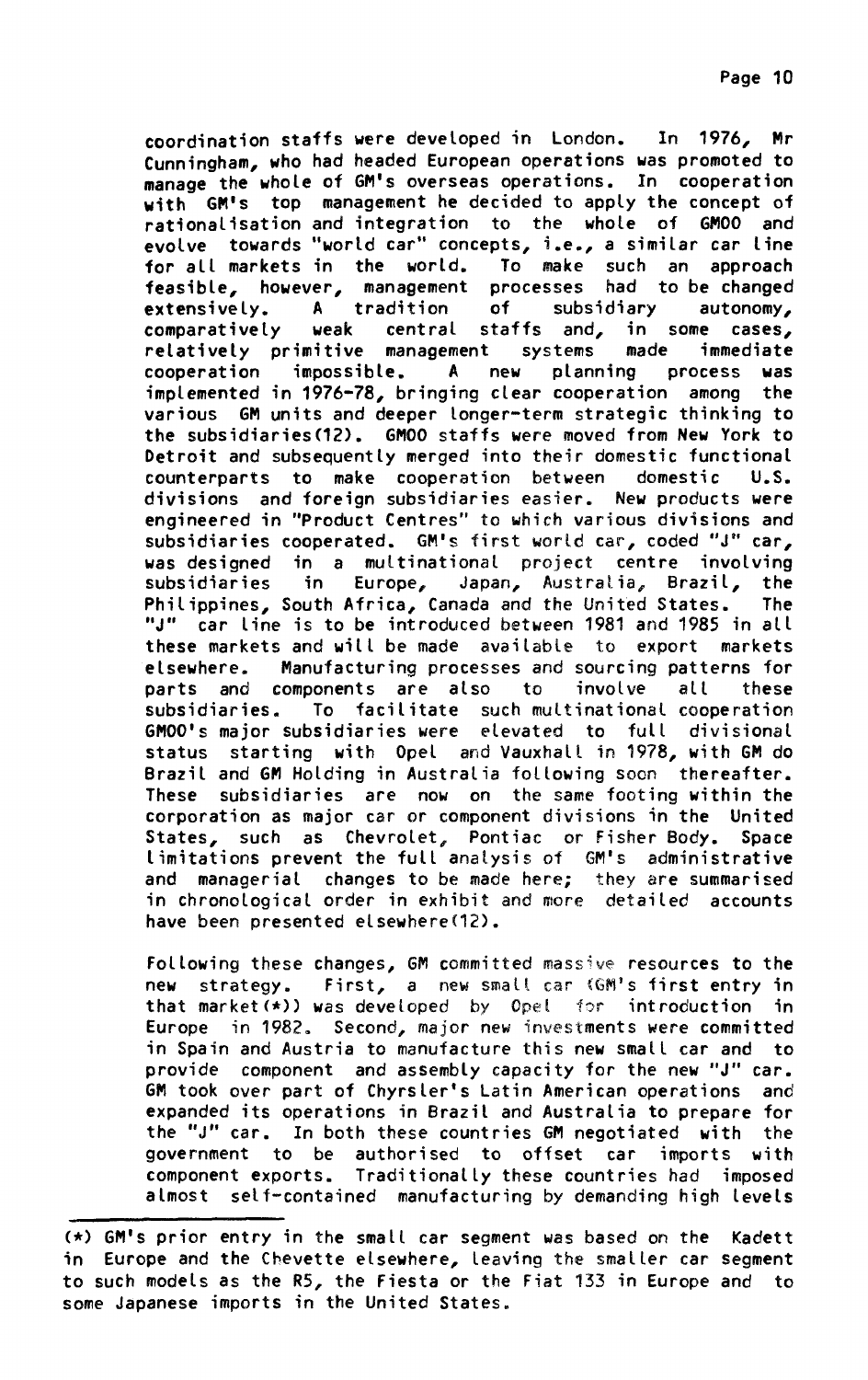of local content. Altogether more than \$13 billion are earmarked by GM for international investment in the 1978-1982 period, and GM is clearly committed to becoming a major worldwide competitor in the auto industry.

# Other multinational manufacturers

Ford and General Motors are the only major automobile manufacturers which had operations in many countries before the 1970s. Most European manufacturers had plants in a number of countries but these were mostly comparatively small sscale assembly operations using CKD bits supplied by the mother company. In a few cases tooling for obsolescent models no longer made in the home countries were transferred to these foreign operations.

By the late 1970s, however, other manufacturers were starting to follow Ford's and GM's leads. After 1975, Volkswagen expanded its operations in Brazil (where it produced more than 500,000 cars in 1978) and Mexico. Volkswagen also established an assembly plant in the United States, with an initial capacity of more than 250,000 units. In the early 1980s that capacity is being doubled. The company was also integrating its newly expanded operations: cars were assembled in the United States from components made in Brazil, Germany, Mexico and the United States. Volkswagen also moved the production of models most exposed to price competition to low wage countries, in particular the worldwide production centre for the venerable "Beetle" was transferred to Brazil and large scale manufacturing was undertaken in Nigeria. New plants in other countries, such as Egypt, where labour was abundant and inexpensive, were under consideration.

In France, Peugeot was confronted with the same competitive pressures as Volkswagen, but chose a different expansion route: acquisitions. Peugeot first acquired Citroen in 1974 and started to integrate their product ranges. In 1979, Peugeot acquired Chrysler's European operations. Altogether the new company found itself with no fewer than 45 plants. Citroen had been acquired by Peugeot when Citroen was on the upswing: new plants (partly financed by state relocation subsidies) and a whole range of very successful high models. Chrysler Europe is in a much more technology new difficult predicament(13). Chrysler's French plants are relatively satisfactory, but not the British plants. It has an aging product line and old plants where Chrysler had underinvested. In 1979, the ex-Chryster operations ran at a loss, despite good volume. Lower 1980 volume led to huge losses (in the order of \$400 million).

Peugeot's top management had decided to integrate industrial activities, without losing the brand identity. With roughly 17.6% of the European market, the new group decided to keep three differentiated brands (renaming the "Chrysler" products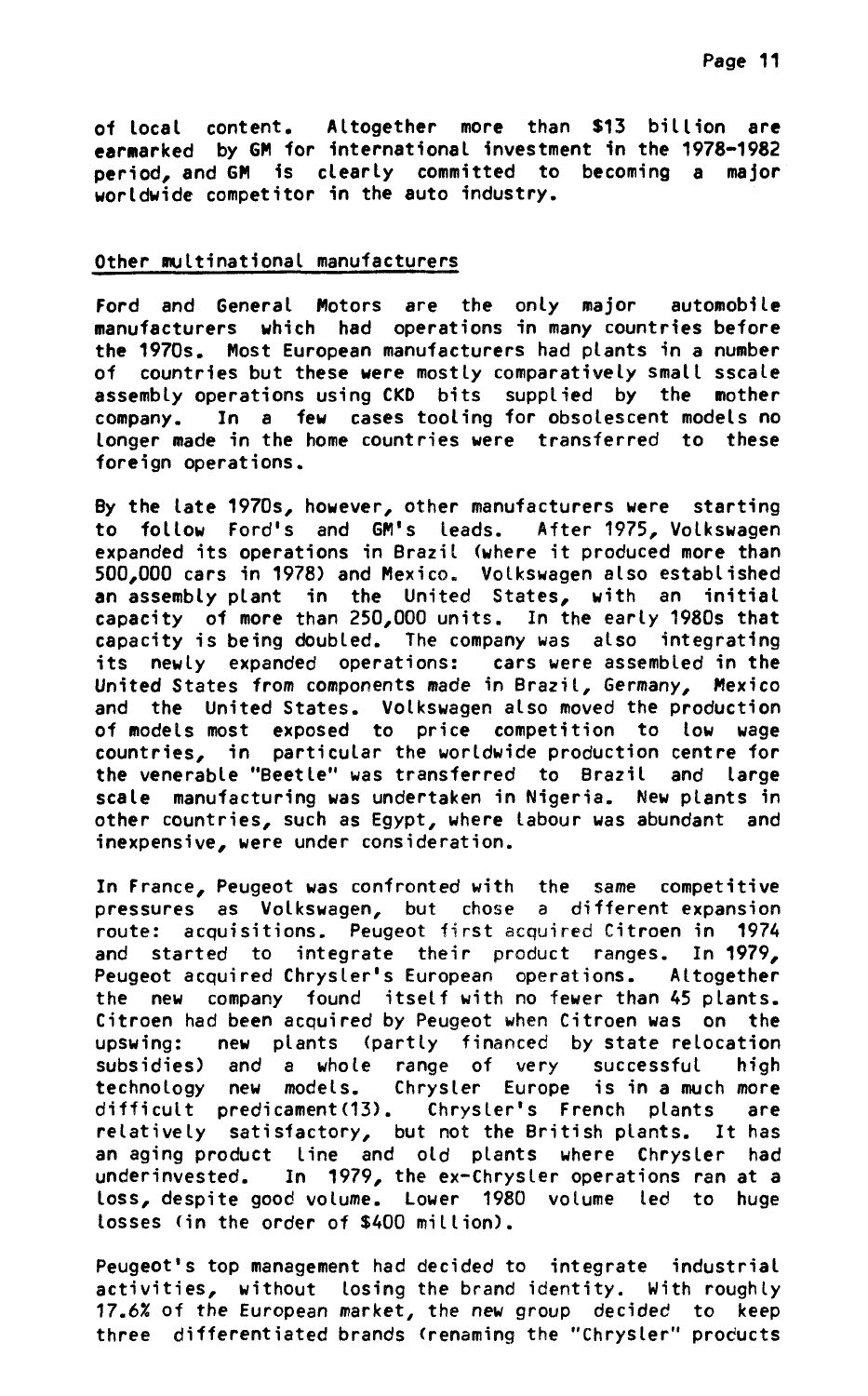**"Talbot") and comptetely distinct dealer networks. Yet, major components would be produced in common. Also, some components would become interchangeable. For instance, in 1976 Citroen started to self a Peugeot designed car equipped with a Citroen air-cooted engins. The integration of component production, over time, was expected to lead to significant plant ctosures and redundancies(14). According to its top management, the new group had twice too many plants and determined to close some down. Employment at the ex-Chrysler operations was immediately trimmed by 3,000 (out of a total of 88,000). Plant ctosures were announced in France. The major issue remained however, the strife-plagued Linwood plant in Scotland. Chryster had never been able to operate this isotated plant efficiently, and considered closing it down in 1975. With political outcries in Scotland, it was saved (15). Peugeot finalty decided, in 1981, to close it down(16).** 

**A further weakness for Peugeot was** its aging product **range with few attractive models in the small car market segments which came to be the mainstay of the European market during the 1979-1980 economic recession in Europe.** 

**To speed up integration** Peugeot quickty installed a central corporate structure to merge the three operations(17). Operations were split between components and car lines and the plants from the various brands regrouped (see exhibit Q. Despite these efforts, the integration of Chrysler operations was relatively slow. Social and political hostility to the closing down of plants in areas already depressed (such as North Eastern France) further compticated the **rationalisation and integration process.** Other new investments had to be postponed.

Yet, assuming Peugeot can successfully integrate the ex-Chrysler operations and rationalise its model **range and**  components production, it is the best placed European competitor to resist the offensive of efficiently produced **"world cars" from Ford, GM** and Japanese supptiers.

For commercial **vehicles,** only Fiat, with its IVECO venture developed a multinational integration strategy. Created in 1973, IVECO regrouped Fiat's Italian truck making operations, **a** Fiat subsidiary **in France,** Unic, and Klockner Humboldt Deutz's truck operations in Germany. Between 1974 and 1977 a simplified common product line was engineered and introduced and plants were specialised so as to minimise duplications. Marketing, sales, service and part **supply operations in**  various countries were also rationalised and streamtined. Major investment programmes were carried out to modernise factories and automate production of components. After a relatively unsuccessfut attempt at managing operations through a country-function matrix structure, IVECO, adopted in 1979 a Europewide functional structure. Space limitations prevent a full analysis of IVECO, but this is available elsewhere (18).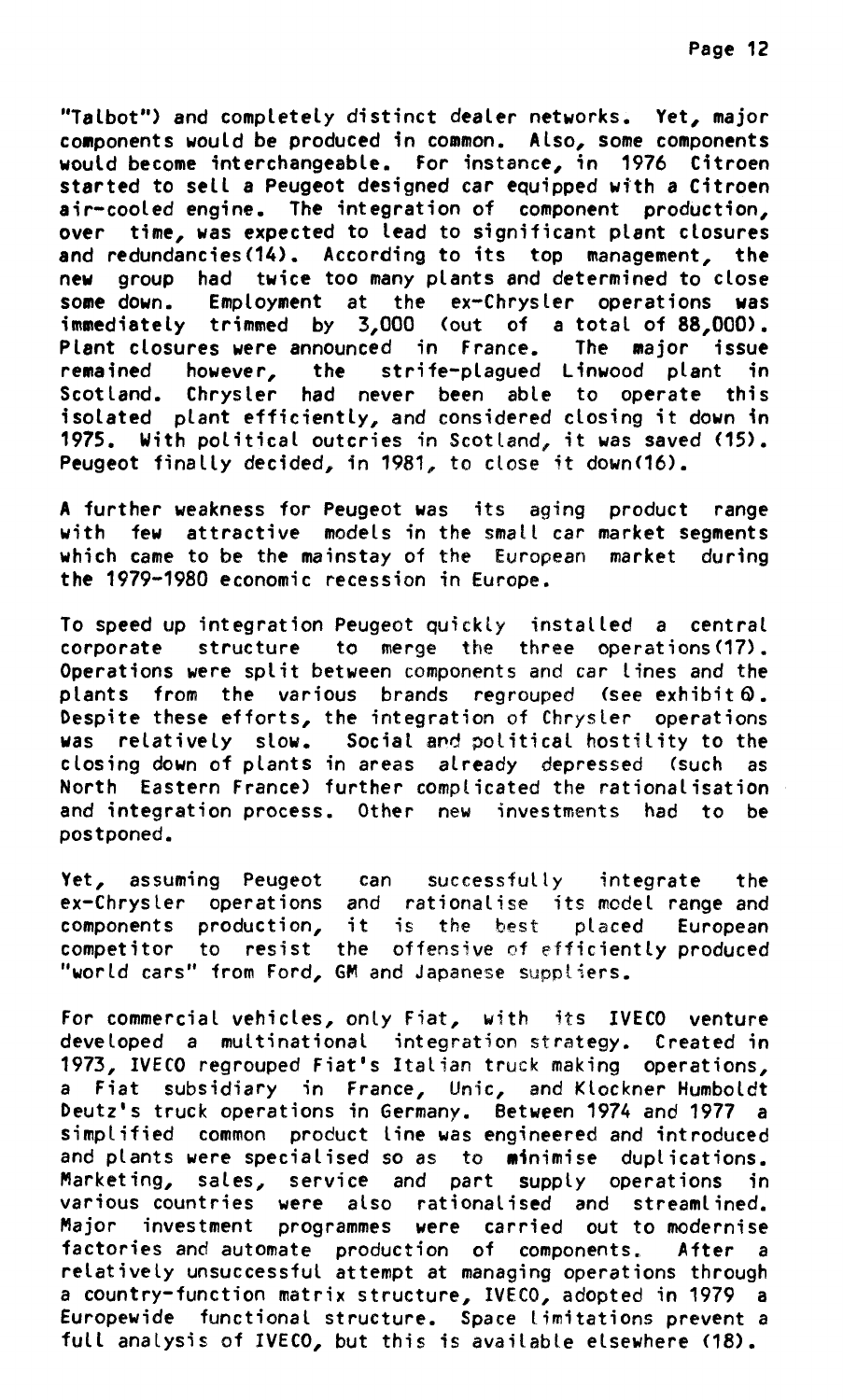**Renault's industrial vehicles subsidiary (RVI) started to emulate IVECO in 1980-81 with the acquisition of an equity position in Mack in the United States and a joint venture with Peugeot to integrate the Dodge European truck operations into RVI (these operations were part of Chrysler's European activities sold to Peugeot in 1979).** 

#### **QUASI-INTEGRATION STRATEGIES**

**Short of rationalising already existing operations into an integrated network (e.g., Ford, General Motors) building such a network (e.g., Volkswagen) or devetoping one through mergers (e.g., Peugeot-Citroen-Talbot), other car makers with significant European operations have tried to gain some of the benefits of integration without committing themselves to full integration. Most national competitors in Europe developed a growing web of agreements and alliances with competitors or suppliers. The common goal of these alliances was to take advantage of economies of scale.** 

**Most such alliances involved joint manufacturing, such as the Societe Franco-Suedoise de Moteurs producing two-litre engines for Volvo, Renault and Peugeot. Each of these companies taken separately did not have enough volume to justify an efficient engine plant; but together they did. Small cars assembled by Chrysler in the U.S. received mechanicat components from Votkswagen, Mitsubishi and Peugeot-Citroen. Other U.S. companies supplied parts from European and Japanese suppliers (see exhibit7). In the commercial vehicle business, several companies had pooled their interest to develop a common medium-sized truck. The agreement was known as "Club 4". Numerous other examples of such cooperative agreements could be cited; they all represented efforts by manufacturers to pool their resources and their needs to produce components efficiently.** 

**More ambitions strategies were aimed at exploiting**  distribution economies of scale. **several times with only modest success to penetrate the U.S. market on its own, allied with American Motors Corp. (AMC) to distribute selected Renault cars in the United States and AMC's Jeep line of four-wheel drive vehicles in Europe. It was expected that by 1983, a derivative of the Renault R18 might be produced in the United States, possibly at a volume of 200,000 per year, with a mix of imported and U.S. made parts and components. Renault, with only 320 dealers in the United States, hoped the agreement with AMC could boost its U.S. sales of other models substantially(19).** 

**Another move of a similar nature was made between Honda and British Leyland (BL). Honda was licensing its medium two-litre "Prelude" car to BL in Europe. The car was to be manufactured by BL for sales in Europe and by Honda for sales in the Far East and the United States. BL, with an aging**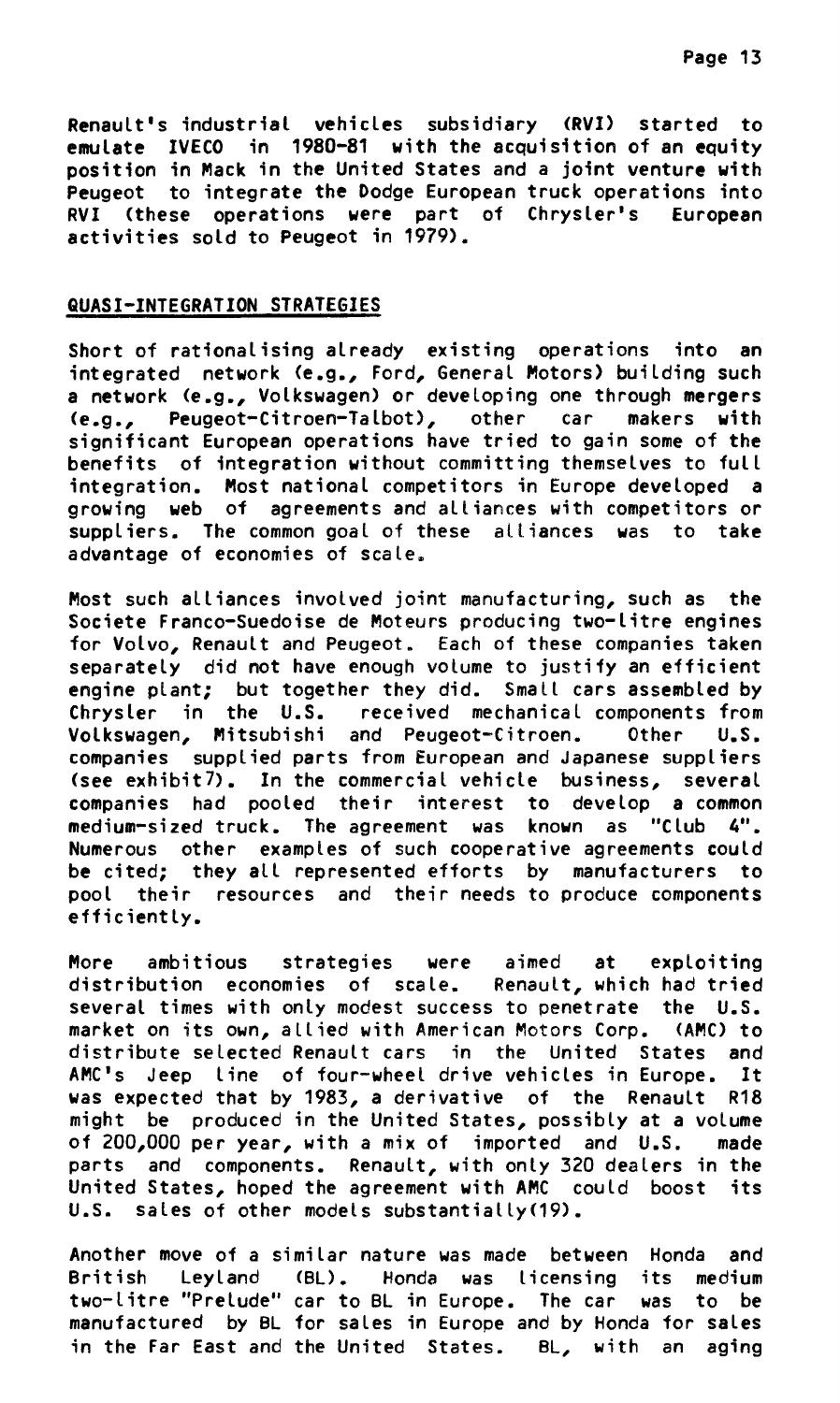**model range and few resources to develop a new one, stood to gain a lot from the deal: a new, successful model when it is most needed. To Honda, the BL deal was a way to penetrate the European market without having to set up its own extensive dealer network. It also enabled Honda to circumvent many of the adverse reactions surrounding the rapid market share growth of Japanese importera in the United Kingdom. This growth had been of such concern to the British government that it negotiated a "voluntary restreint" agreement with the Japanese government to limit the growth of Japanese imports. Teaming up with British Leyland vas a way for Honda to enter the British market on a large scale and still appear to make a contribution to the local industry. Such alliances as that between AMC and Renault, or BL and Honda, can be particularty usefut for companies not yet effective in competing globally. It overcomes a major barrier to rapîd entry by giving them quick access to a new market through an existing dealer network. It also increases their car fine production volumes. Such alliances can also fill in gaps in product ranges quickly and at a low cost.** 

**Outright transnational mergers have also taken place, with varying degrees of success. The most significant was the creation of the Industrial Vehicles Corporation (IVECO). The IVECO merger brought a substantiel rationalisation of the product line and integration of manufacturing activities. Although the full benefits of such an effort do not become fulty evident for years, early increases in labour productivity clearly pointed to substantiel benefits. The merger of Volvo in Sweden with DAF (marketed as the Volvo 343) vas a hastily and poorly designed product that faced numerous manufacturing snags(20). Furthermore, Volvo and DAF had very different operating patterns and traditions differences between their respective approaches to manufacturing methods. Foltowing this unsuccessful merger, Volvo's car division started to cooperate more narrowty with Renault. Typically, most pressures for rationalisation** and **integration were fett by smaller, marginal producers in the wcrtdwide auto industry, those with precious Little resources** and **Little time to implement mergers sucessfully.** 

The second-tier Japanese companies - small producers in **comparison with Toyota and Nissan or larger European companies - had taken an intermediate position between distribution or license production agreements (a la Honda) and full merger with a foreign company. Each of them teamed up with a U.S. multinational. Isuzu (about 43% GM-owned) supplied light pick-up trucks and other smalt vehictes to GM, and distributed GM cars in Japan. With the development of "world cars" GM expected Isuzu to become more closely integrated into GM's operations. In 1979, Ford had taken a 25% equity interest in Toyo Kogyo with whom it had long standing technical cooperation agreements. Ford also expected to bring Toyo Kogyo more closely into its international production network. Finally, Chrysler had a minority-owned joint venture with**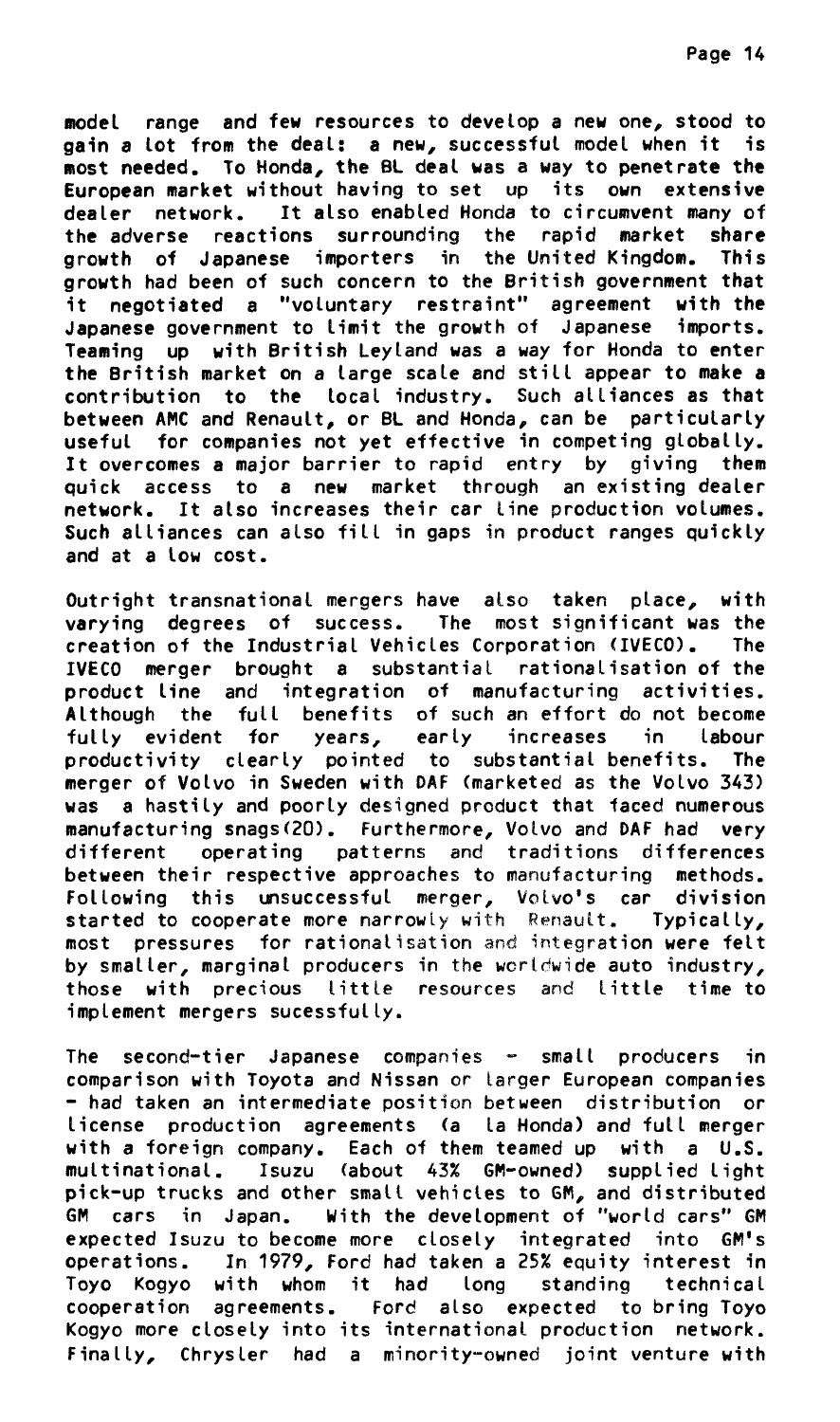**Mitsubishi to manufacture smatt cars. These cars were sold by Mitsubishi in a number of Asian markets and under the Dodge brand by Chrysler in the United States. Chrysler owned 35 percent of the joint venture. In 1979, Chrysler - short of cash - sold its Austratian subsidiary to Mitsubishi since Mitsubishi also took over the distribution of its cars in Latin America from Chrysler when Chrysler sold severat subsidiaries to other manufacturers.** 

**Such quasi-integration strategies as those described in the above examples were expected to continue through the**  multiplication of interfirm agreements on components. **agreements were expected to involve mostty the second tier of European firms: Renault, Fiat, British Leytand, and the**  Scandinavian producers. In **negotiating on the possible joint manufacture of components for their new mini cars to be introduced in 1982-83. In general, strategic moves in the truck segment of the auto industry paralleled these in the car segment(21). Both moves to produce components jointly and to gain access to distribution networks, (mainly in the United States through agreement such as these between Mack and Renault Vehicules Industriels (RVI) venture with Rockwell for the manufacture of axles, and a plan to produce jointly transmission with Daimler Benz was frustrated only by the German cartel administration which saw in it an attempt to monopolise the German truck market(22). Quasi-integration strategies and the pressures of economies of scale could also result in a shift in the boundary between the car industry and the automotive component industry(23). It was expected that vertical integration would decrease, i.e., that volume car makers would buy as many standard components from large volume externat suppliers as they could rather than manufacture them(24).** 

**The major concern of all the quasi-integration strategies was to gain quickly some of the benefits of the integration, at a low cost, white preserving the firm's autonomy, and avoiding the administrative and managerial difficulties and uncertainties involved in fully-fiedged** mergers. **Since only national champions survived the waves of national mergers in the 1960s, further mergers would have to be transnational. Managers of car companies balked at** the ides **of such mergers because of their political sensitivity(25), and because the record of transnational mergers in other industries was far from successful (26).** 

**Quasi-integration through specific piecemeal deals between car makers preserve the independence and the national character of each partner and make transnational mergers less necessary. They probabty provide the means for comparatively smatt companies to survive in a difficult environment where cost pressures are increasing. They also ailow the maintenance of national production capacities and, through increased automation for targe volume production, decrease the pressures for relocation in low factor** costs countries.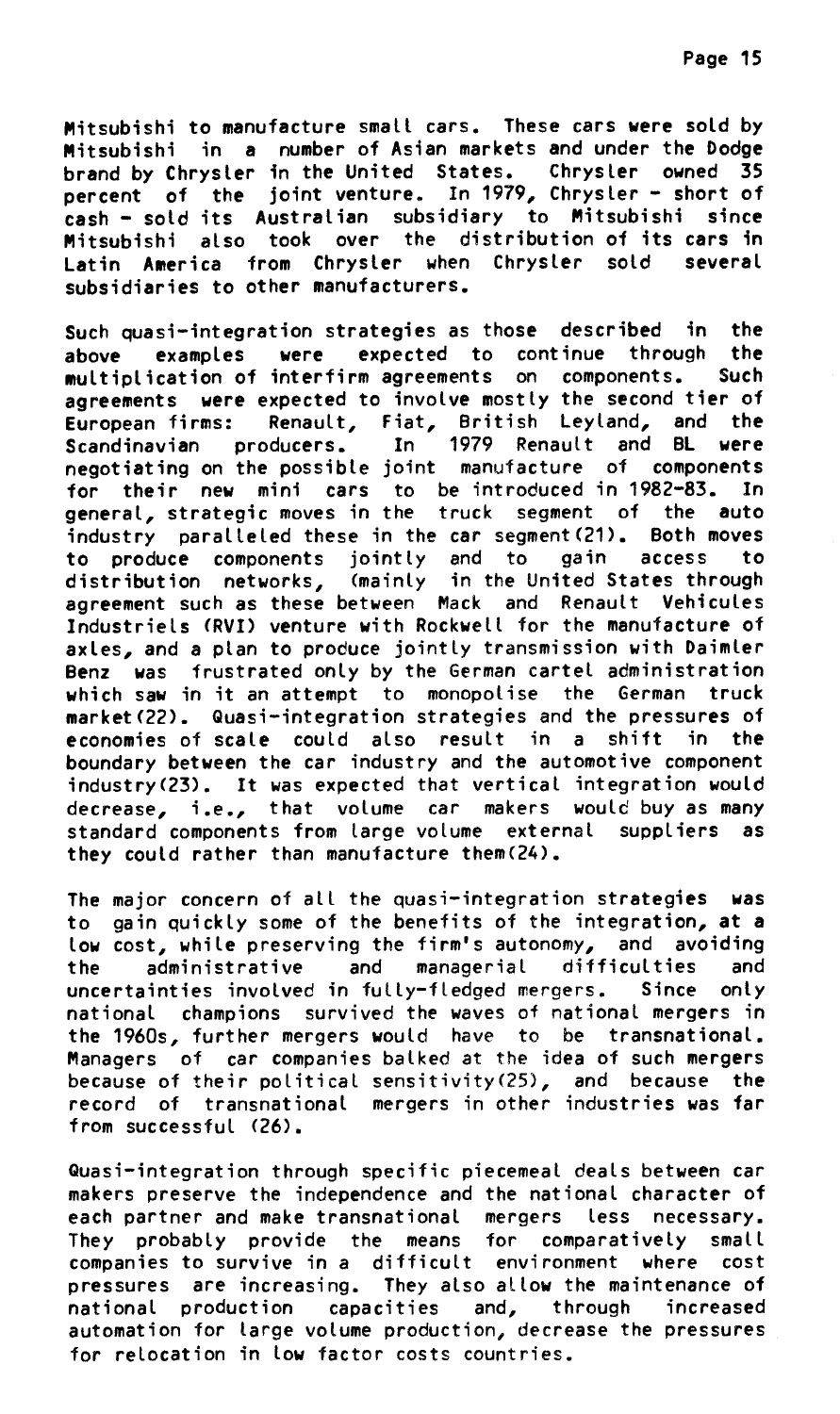# **CONCLUSION**

The world automobile industry is in a state of rapid transition in which multinationality is taking on a new dimension with the integration of manufacturing networks on a global scale. Forces rooted in the economic characteristics of the industry, in product development, manufacturing and distribution, drive this globalisation of manufacturing. **The** few competitors which had existing networks of foreign subsidiaries are responding to these forces by unifying these subsidiaries into integrated manufacturing systems. Such integration requires major managerial changes. A shift from subsidiary autonomy to a common strategy and centrally managed integrated operations represents a difficult, slow. time-consuming organisational transition. Ford successfully implemented such a shift in the 1967-1974 period within Ford of Europe. With the new Escort-Lynx car line it has extended this shift to a global basis. General Motors is implementing<br>such a shift globally, the "J" car to be introduced in 1982 being its first concrete result. Fiat's truck subsidiary, IVECO, has implemented such a shift between 1974 and 1980.

Most auto manufacturers have kept a strong national identity and few manufacture abroad beyond scattered small scale high cost assembly operations in developing countries. Some of these manufacturers have responded to the economic pressures for globalisation by developing international integrated production systems, albeit on a smaller scale than GM and Ford. Most prominent are Volkswagen, with a network based on the Americas and large developing countries (e.g., Nigeria) and Peugeot which remained more narrowly based in Europe.

Other smaller national manufacturers are overcoming some of the difficulties of small scale through quasi-integration strategies: they develop a network of coproduction, joint design and engineering or common marketing agreement with other independent national procedures. Except for some speciality car manufacturers, quasi-integration may be the only means of survival for smaller manufacturers. These alliances and informal coalitions are also more palatable to governments than outright transnational mergers. They also provide a means for stronger manufacturers to ally with and use weaker manufacturers rather than eliminate them (e.g., Renault-Volvo, Honda-British Leyland). The social consequences are likely to be less than that of bankruptcy or acquisition by foreign interests of the smaller least successful companies.

In turn, Japanese companies - which so far have been mainly exporters from Japan - may be coaxed or lured into such<br>alliances more widely. The agreements between Honda and British Leyland in Britain and that between Nissan and Alfa Romeo in Italy may pave the way for future cooperation.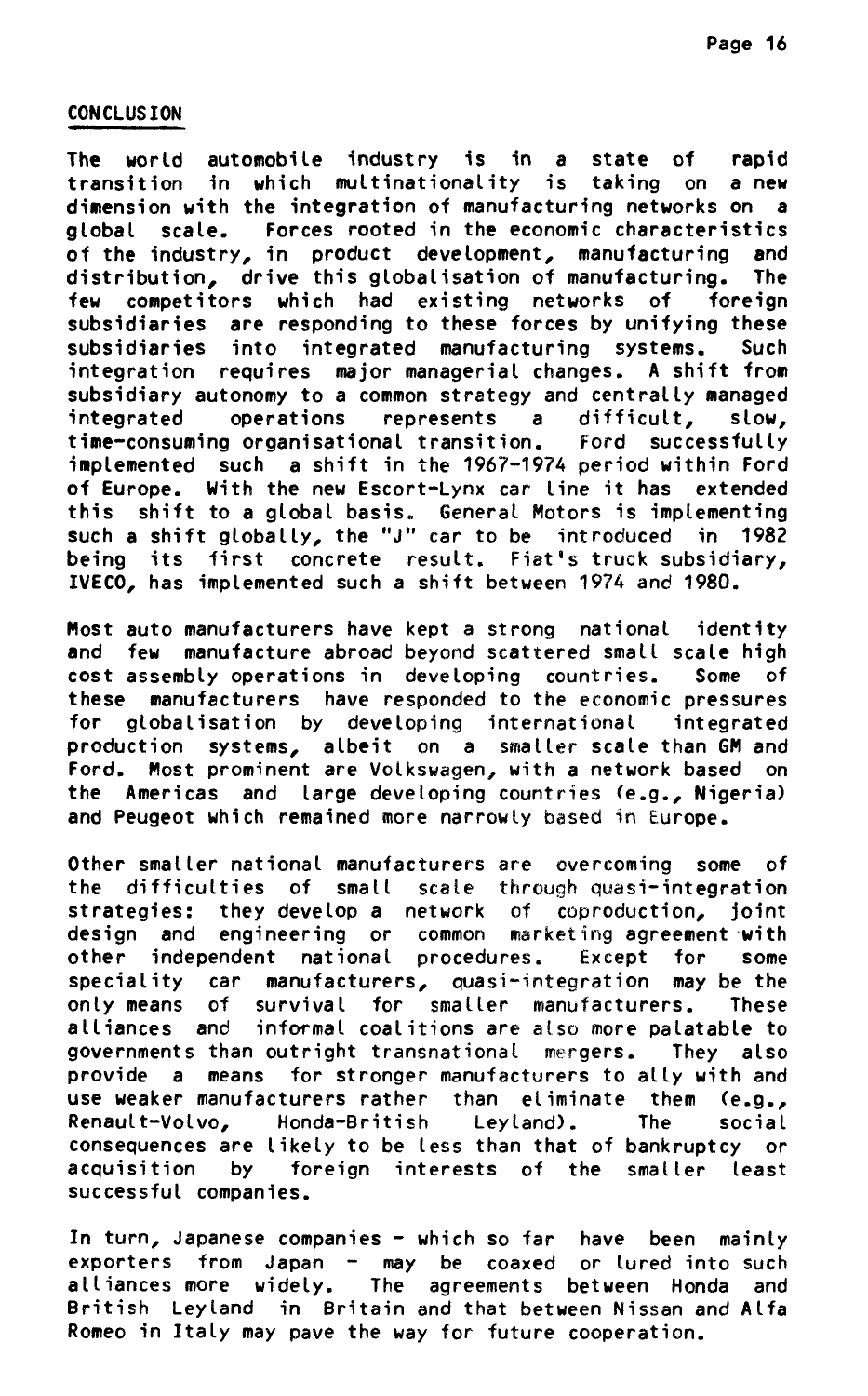- **1. For an analysis of integration stratégies in various industries see Yves L. Doz, "International Industries, Multinational Companies and Government Policies: the European Experience" in Walter Goldberg (ed.) MI« Host Government Retationships in Developed Countries (Cambridge, Mass: Oegelschlagen, Gunn and Hainn, forthcoming).**
- **2. Euroeconomics, "Motor Industry Report", presented at the European Motor Industry Conference, Frankfurt, 1977. Report dated 29.9.1977. See, in particular, Appendix B, pp. 37-40. Figures quoted in the Euroeconomics report were provided by the Bristol University Motor Industry Research Group. The original estimates for the most scale intensive operations, foundry and body stampings, were provided by the Ford Motor Company (U.K.), and by D. G. Rhys in"The Motor Industry: An Economic Survey" (London: Butterworths, 1972), respectivety.**
- **44 3. See, for instance, L. J. White, the Automobile Industry Since 1945"(Cambridge, Mass. Harvard University Press, 1971) for lower estimates.**
- **4. John S. McGee, "Economies of Size in Auto Body Manufacture", The Journal of Law and Economics (16 October 1973) pp. 239-273.**
- **5. Compiled from various sales statistics of automobile manufacturers for 1977, rounded figures.**
- **6. For historicat surveys of European government policies towards the automobile industry see Louis T. Wells Jr., "Automobiles" in Raymond Vernon (ed.) Big Business and the State (Cambridge, Mass. Harvard University Press, 1974) and Mira Wilkins "Multinational Automobile Enterprises and Regulation: An Historical Overview" in William J.**  Abernathy and Douglas Ginsburg (eds.) **Technology, and the Automobile Industry (New York: McGraw Hill, 1980).**
- **7. Ibid.**
- **8. For more detailed description of these changes see Harold C. Livesay "Strategy and Organisation Structure: Ford of Europe" (Ford document GM30), Yves L. Doz "Ford Bobcat (A1) and (A2)" (ICCH No 4-380-093, 4-380-094) and John Constable "Ford of Europe"(Cranfield Management Institute, mimeographed cases).**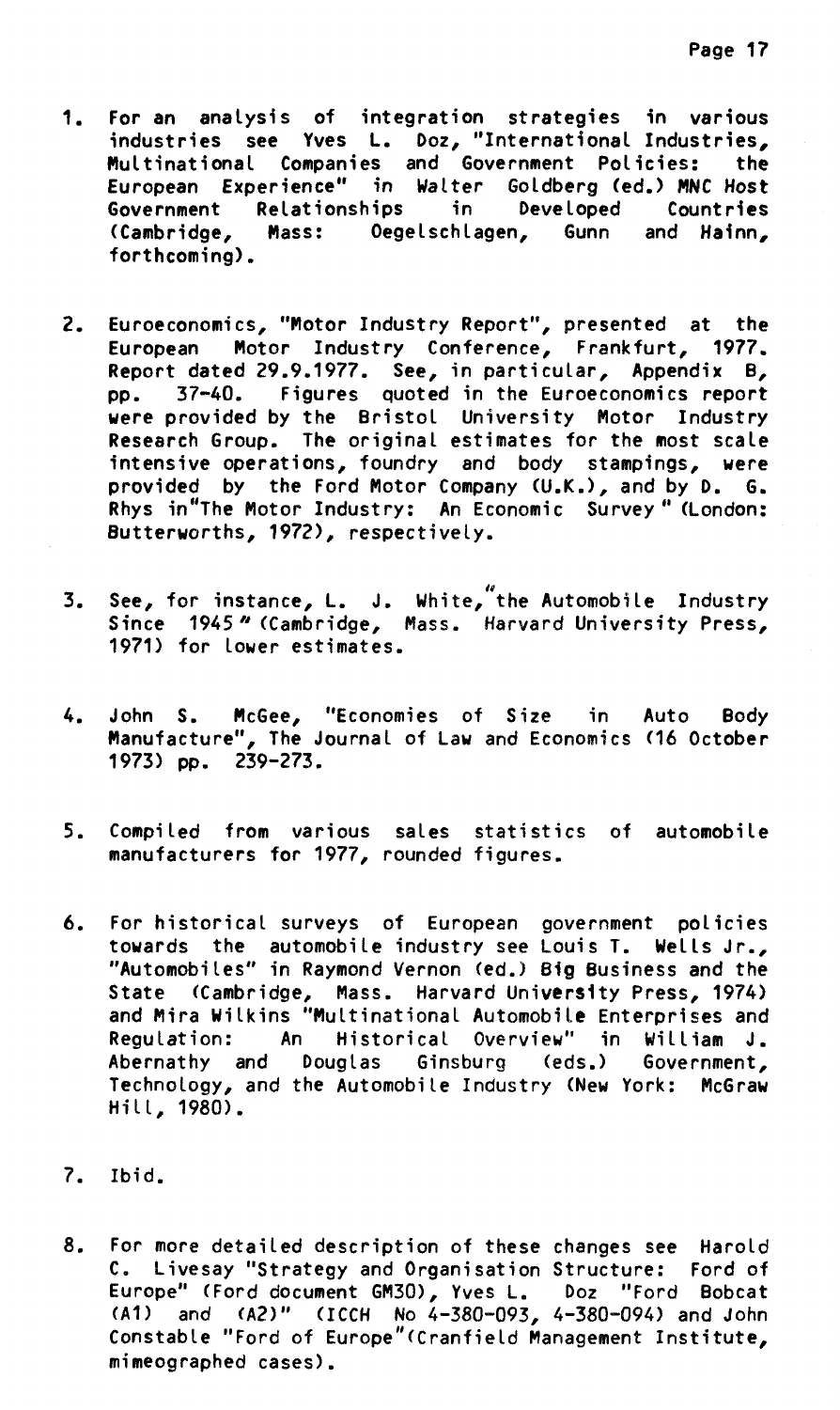**9. See Yves L. Doz, "Ford Bobcat (B)" (ICCH No 4-380-100)** 

- **10. Ibid.**
- **11. See Yves L. Doz, "General Motors Overseas Operations - Europe" (forthcoming case study).**
- **12. The evolution of GM's overseas operations is also analysed in Y. Doz and C. K. Prahalad "Headquarter Control and Strategic Change in Multinational Corporations" (paper presented at the International Research Symposium on Transnational Corporations, Stockholm School of Economics, Stockholm June 2-4, 1980). A summary of this paper, titled "Headquarter Influence and Strategic Control in MNCs" is forthcoming in Sloan Management Review.**
- **13. See Stephen Young and Neil Hood, "Chrysler U.K.: A**  Corporation in Transition"(New York: Praeger, 1977).
- **14. Personal communication to the author.**
- **15. The history of Chrysler U.K. and that of the government rescue programme has been abundantly documented; among various summaries see in particular "The Multinational that Wanted to be Nationalised" in Multinational Business, No 1; 1976, pp. 1-18; also Chrysler U.K. (A) and (B), case available from the Intercollegiate Case Clearing House, Boston, Mass. (ICCH No 9-278-119 and 9-278-120), and also "The Crunch at Chrysler" in Management Today, June 1978, pp. 58-65. See also Stephen R. Jenner "The Effect of External Uncertainty on Management, Workers and Business Policy; The Case of British Leyland and Chrysler-Peugeot U.K." (mimeo,** University **of Hawaii, 1979).**

16.

- **17. See "Comment Le Lion Peugeot digerera-t-il l'oursin Chrysler?", Le Monde, 21 August, 1979, pp. 11-12.**
- **18. See Y. Doz and C. K. Prahalad "Headquarter Control and Strategic Change in Multinational Corporations", and Y. Doz IVECO (A) and (8) (forthcoming INSEAD cases).**
- **19. See "American Motors' Plan for Survival" in Fortune, Vol. 100, No 1, 16 Juty 1979, pp. 66-82; also "Renault: Why the French Car Maker Needs the Link Up as Much as AMC" in Business Week, 19 June 1978, p. 114.**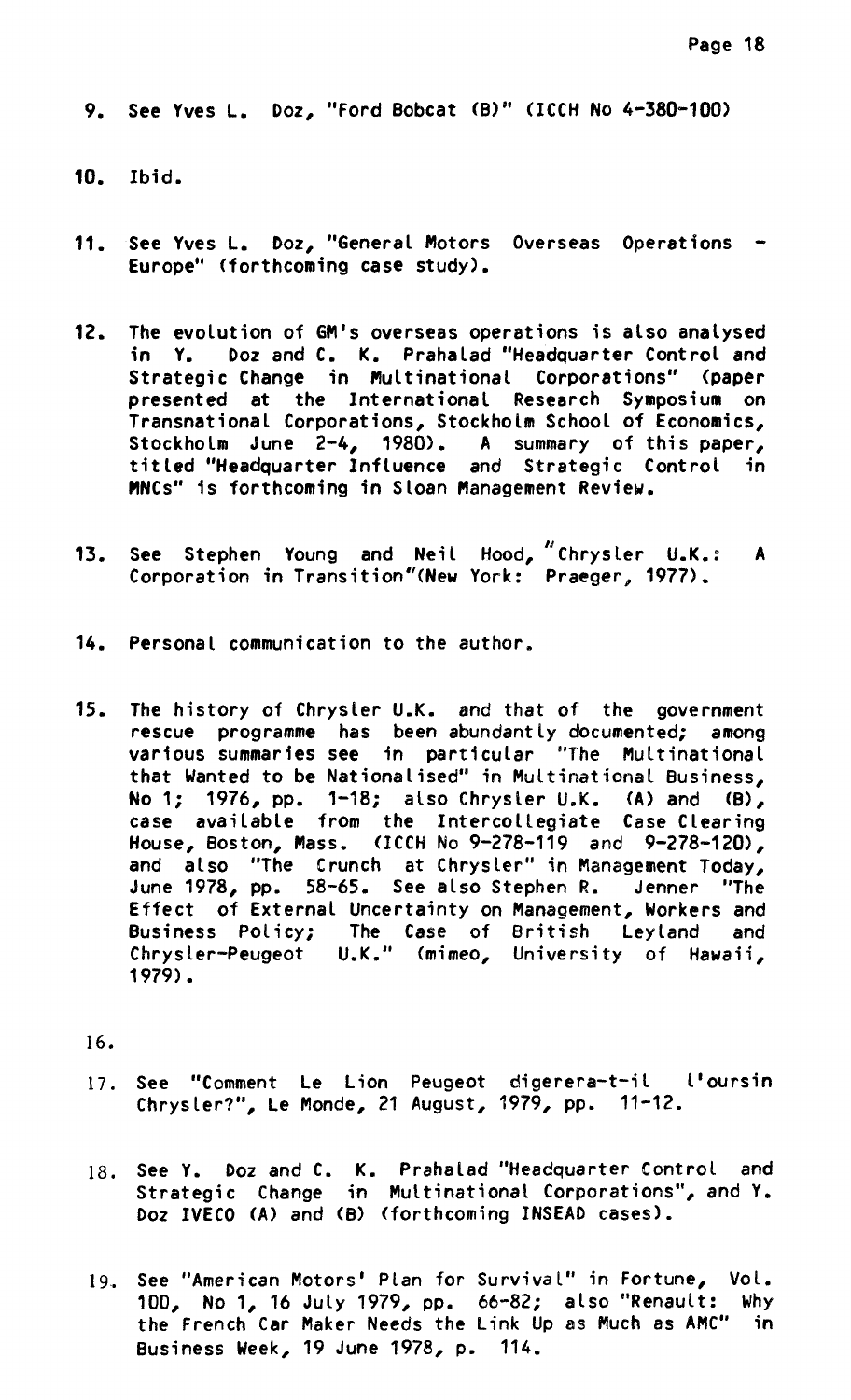- **20. See, for instance, W. M. Steele "The Volvo Group", mimeographed case study (Cranfield: Cranfield Institute of Technology, 1979).**
- **21. See "Single Truckers Seeking Partners" in World Business Weekly, 4 June 1979, p. 11.**
- **22. See my IVECO** (A) **and (B) cases (ICCH) and William K. Hall.**
- **23. "Motoring into the '80s", op. cit.**
- **24. For summary data on the components industry's evolutions see "The Multinational Spread of Car Part Manufacture Accelerates" in Multinational Business.**
- $25.$  Renato Mazzolini<sup>"</sup>European Transnational Concentration<sup>"</sup> (New **York, McGraw Hill, 1974), and Mark Fuller"Government Intervention in the Auto Industry"(forthcoming).**
- **/ 26. See Milton S. Hochmuth <sup>I</sup> Organising the Transnationals (The Hague: Siithoff, 1973).**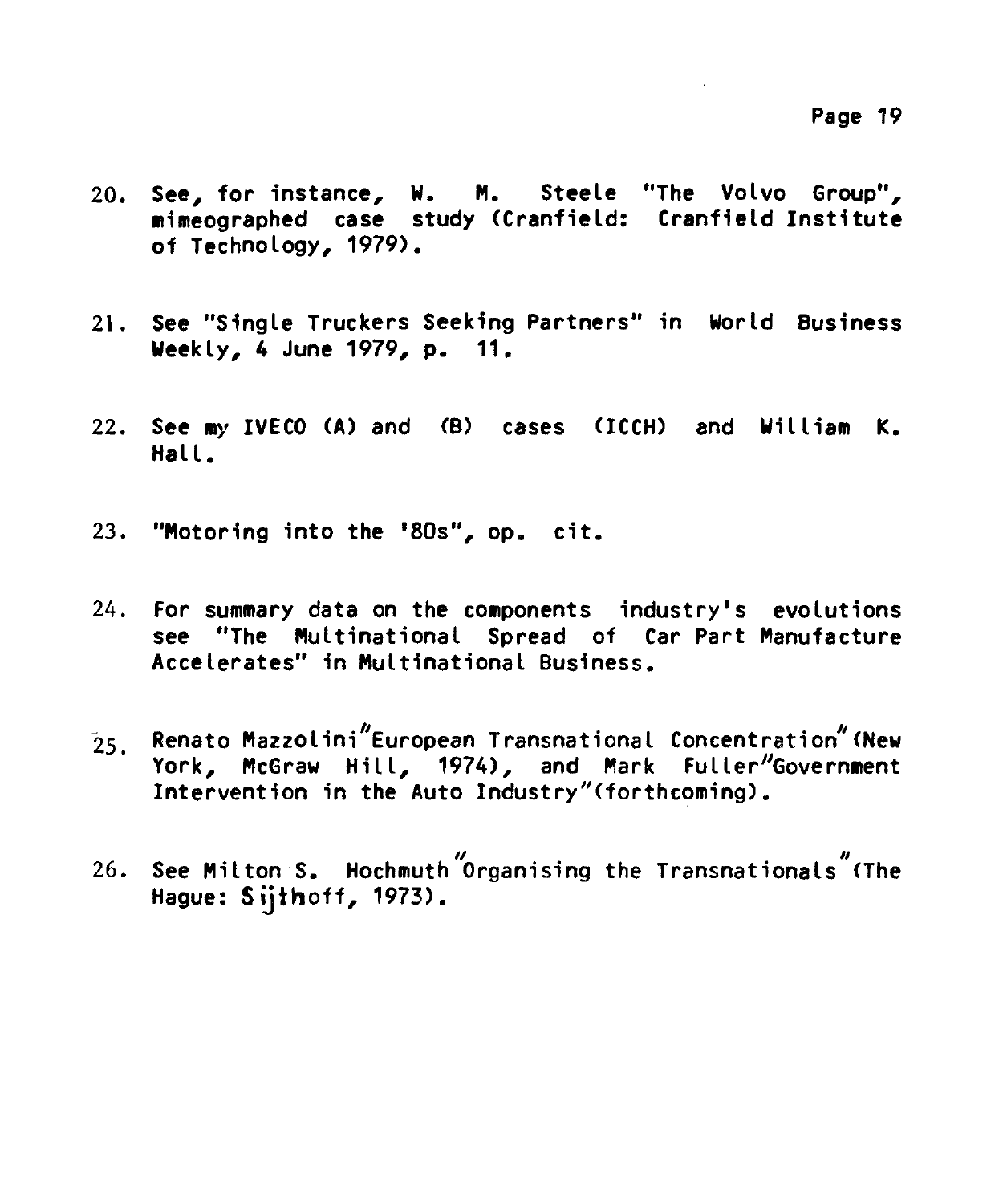# **Exhibit 1**

# **Sensitivity of car variable manufacturing costs to scale**

| Major operations        | cost<br>(as percentage of<br>total variable cost) | sensitivity to scale* |
|-------------------------|---------------------------------------------------|-----------------------|
| Engine mfg.             | 15%                                               | $-15%$                |
| Gearboxes               | 7%                                                | $-15%$                |
| Axles                   | 10%                                               | $-10%$                |
| Other mechanical parts  | 12%                                               | $-10%$                |
| Body stamping           | 8%                                                | $-30%$                |
| Body assembly           | 10%                                               | $-5%$                 |
| Accessories and seats   | 11%                                               | Negligible            |
| Final assembly/painting | 27%                                               | Negligible            |

\* **Average unit percentage cost decrease generated by a doubling of annual production volumes of one model, in the 200,000 to 500,000 units per year range.** 

**Source: compiled by author from various industry experts' interviews.**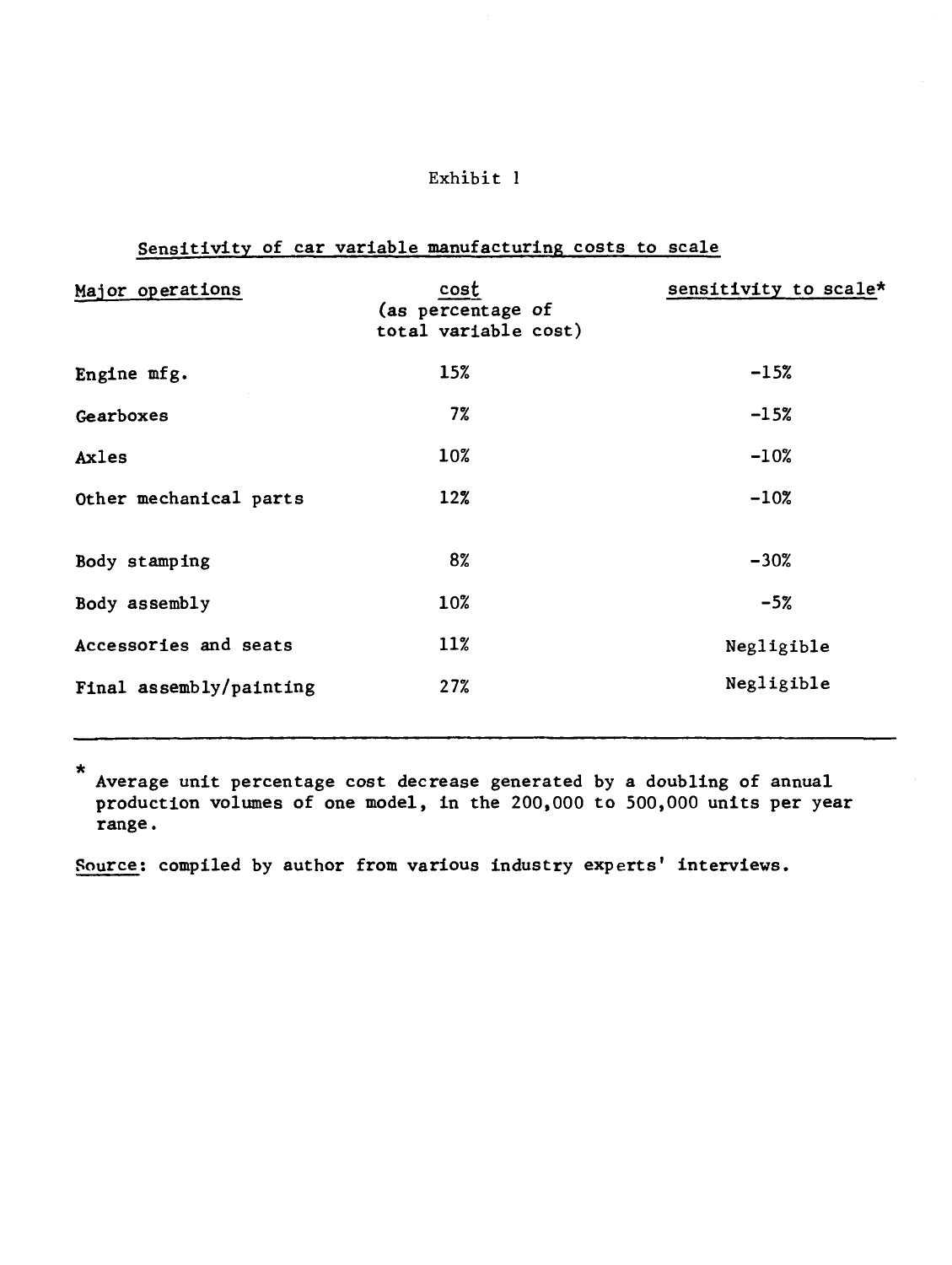

# **Effective Production Capacity for Passenger Cars**



Sources: compiled by the author from Euroeconomics Report (Note #2), various industry statistics and data from individual manufacturers.

#### \* Specialty car manufacturers

\*\* 500,000 units per model line per year (average)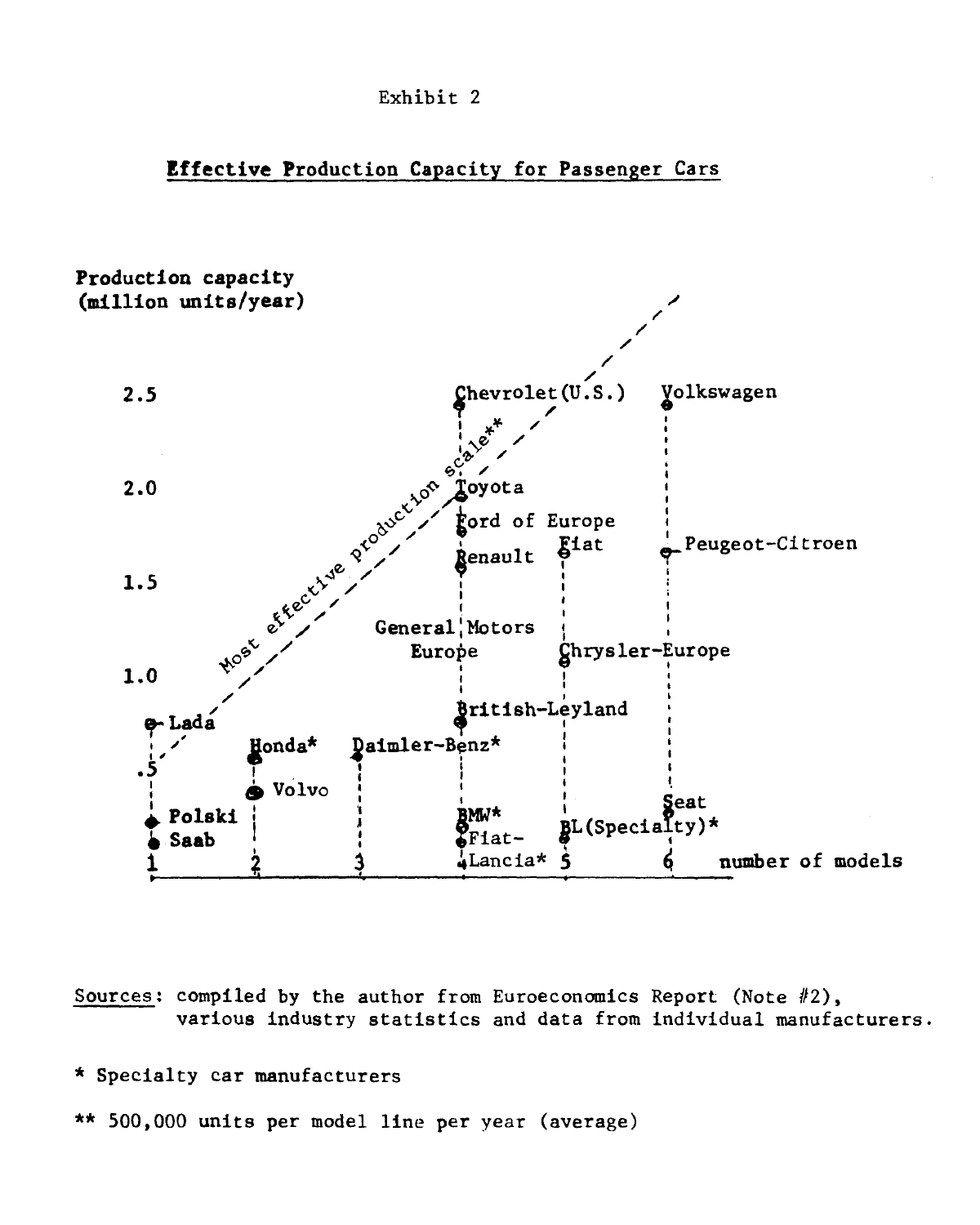

Source: Various industry exports interviews.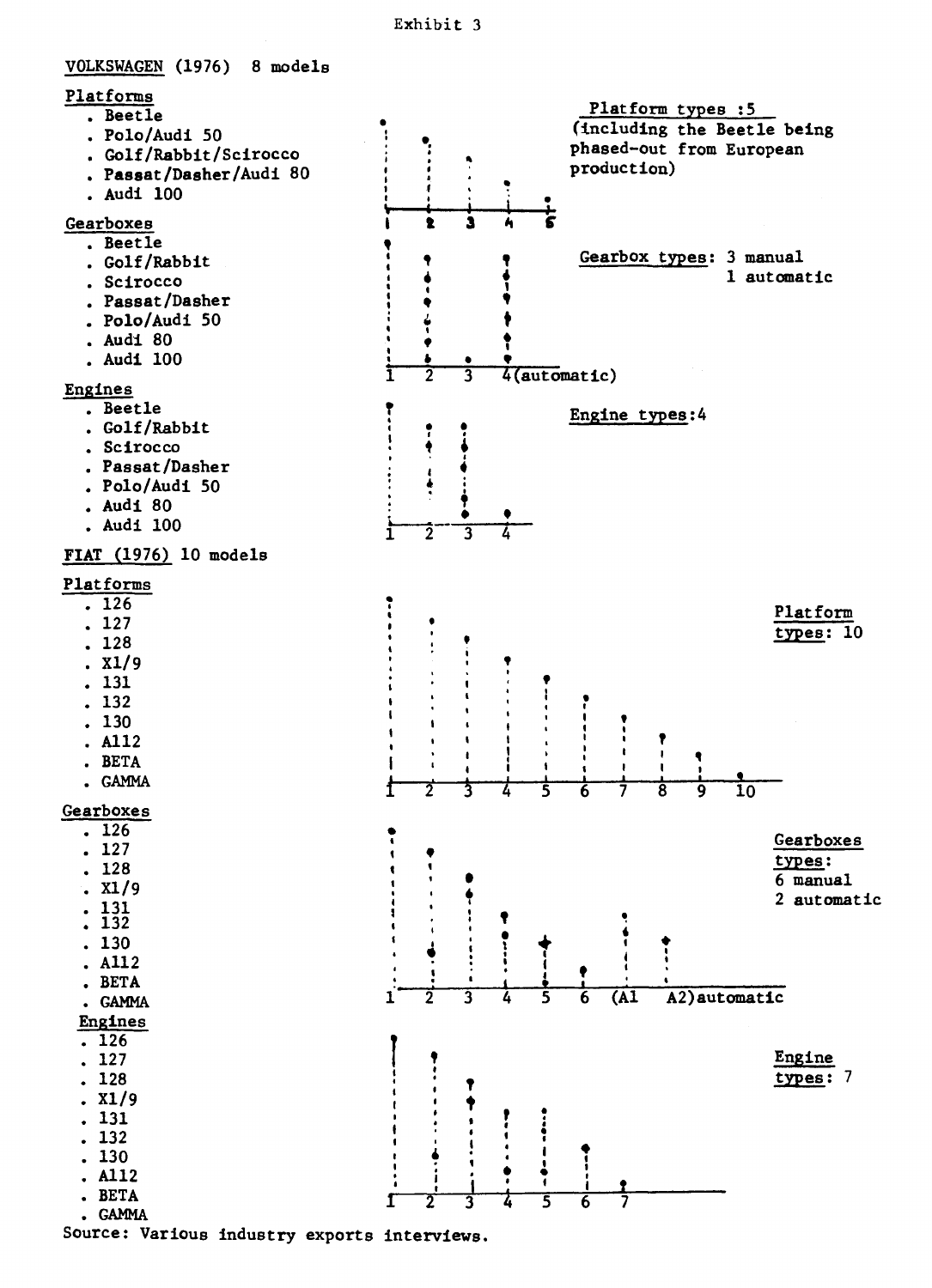|                | ---<br>---- |      |      |  |  |  |  |
|----------------|-------------|------|------|--|--|--|--|
|                | 1955        | 1965 | 1973 |  |  |  |  |
| United States  | 11.1        | 13.9 | 14.9 |  |  |  |  |
| United Kingdom | 4.2         | 5.8  | 5.1  |  |  |  |  |
| Germany        | 3.9         | 7.1  | 7.3  |  |  |  |  |
| France         | 3.6         | 6.1  | 6.8  |  |  |  |  |
| Italy          | 3.0         | 7.4  | 6.8  |  |  |  |  |
| Japan          | 1.2         | 4.4  | 12.2 |  |  |  |  |

#### Exhibit 4

**Vehicles Produced per Employee, per Year** 

- **Note: Figures based on total employment (including clerical staff) in the automobile industry, including components and parts suppliers; output adjusted to reflect differences in product mix (a) between cars, and (b) between cars and commercial vehicles. Does not take into account differences between countries in the relative proportion of component imports/exports.**
- **Source: Quoted in the Central Policy Review Staff The Future of the British Car Industry (London: Her Majesty's Stationery Office, 1975), p. 80.**

# Average relative wage levels in the automobile industry\*

(Index, United States = 100)

|                | 1975 | 1980 |
|----------------|------|------|
| United Kingdom | 41   | 55   |
| Germany        | 80   | 103  |
| France         | 54   | 70   |
| Italy          | 54   | 67   |
| Japan          | 37   | 48   |

Note: Total compensation per hour worked.

Source: U.S. Department of Labor.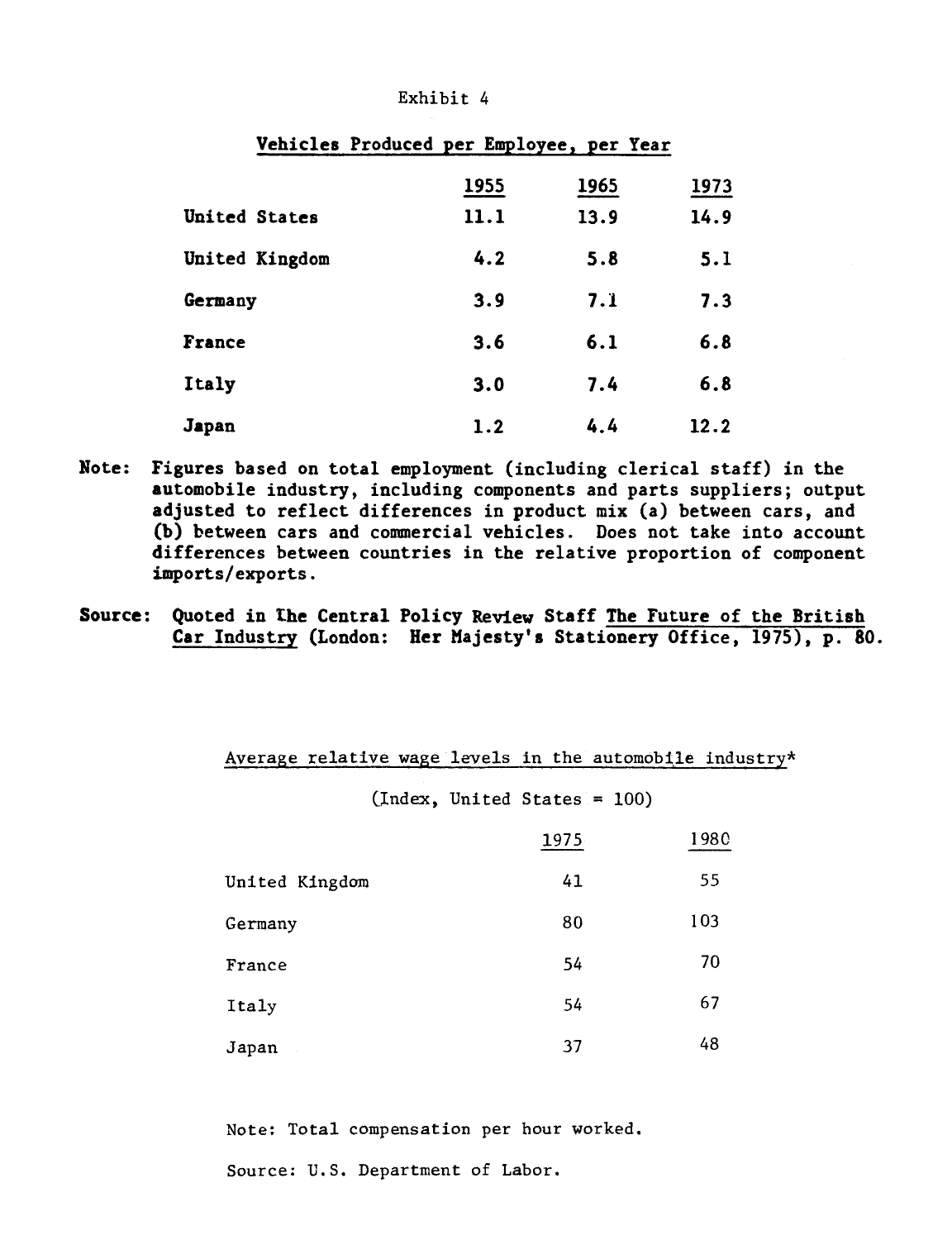

**Integration Pattern of Ford of Europe for Fiesta Car Line** 



**Bobcat cases (Al, A2, B, C, D). Availabie from Intercollegiate Case Clearing House, Boston (ICCH #4-380-093, #4-380-099, #4-380-100, #4-380-101, #4-380-102).**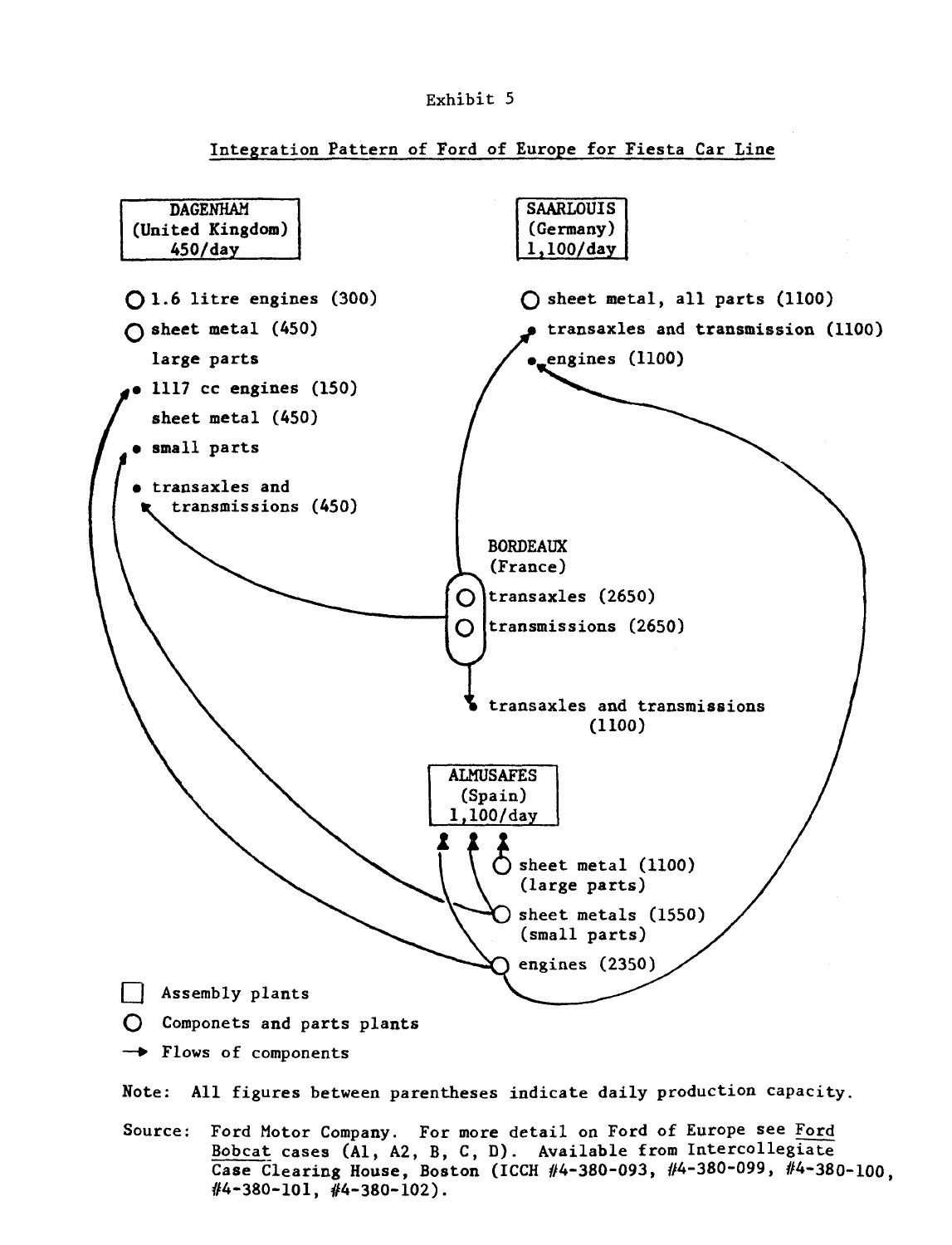Exhibit 6

#### The Peugeot Structure